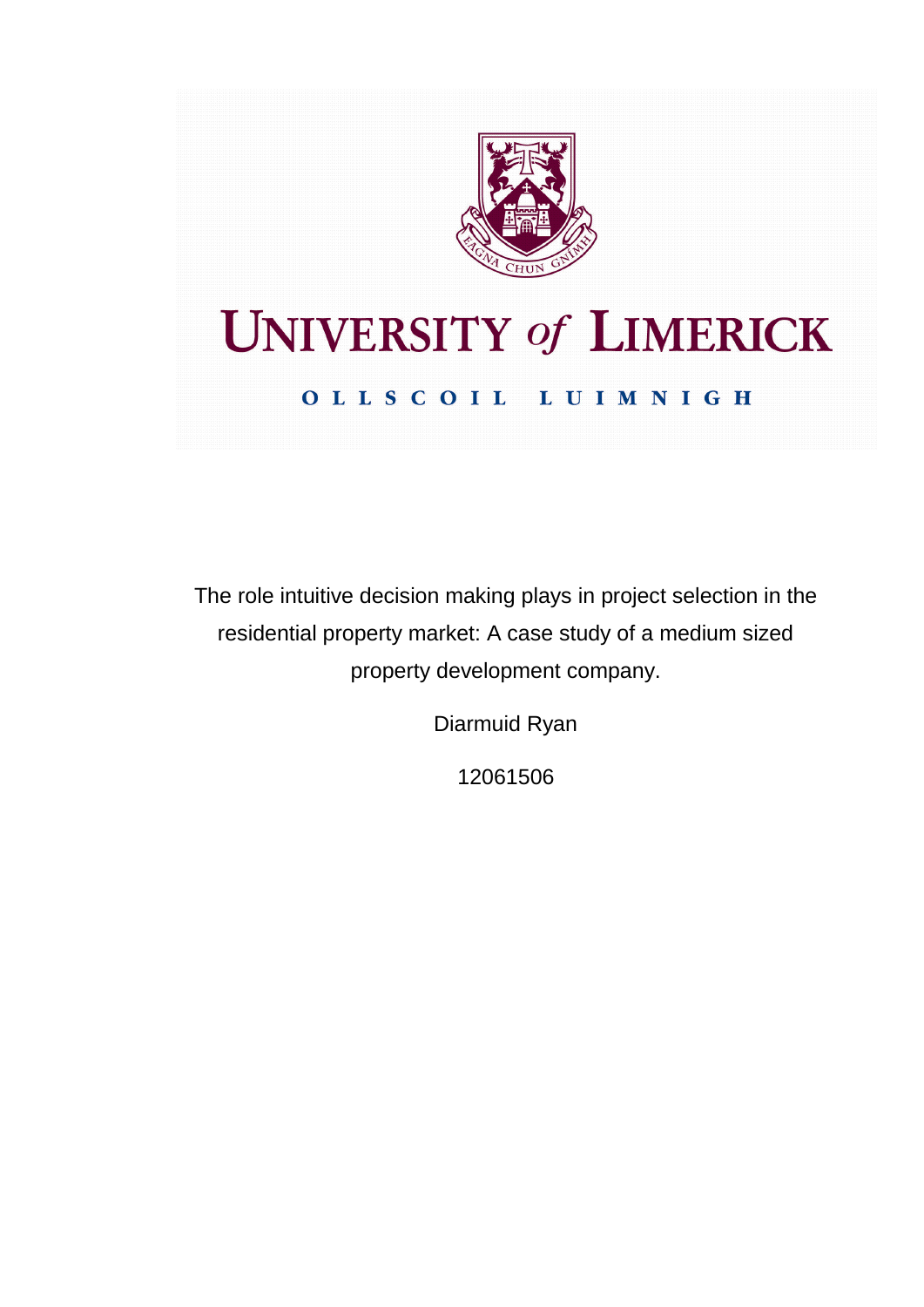# **Abstract**

This thesis addresses the role of intuition in project selection in residential property development. The paper provides a comprehensive review of existing literature in relation to project selection and decision making. In addition, the examination of the project files of M.A. Ryan & Sons Ltd., a medium sized property development company, has enabled a case study to be carried out on three projects carried out by the organisation. Through the case study, the paper analyses how decision making in project selection can impact on the success or failure of a project. The use of a rational decision making process in project selection is contrasted with projects where intuition alone was used to select a project and where a combination of both intuition and rationality were used.

The evidence from this case study would suggest that intuition does have a role in project selection within the Irish residential property development industry. Nevertheless, this paper finds that intuitive decision making is not preferable to rational decision making processes in project selection. The report finds that decision making processes within project selection are most effective when a comprehensive rational analysis of the feasibility of the project is used in conjunction with intuition, although the results are tempered by the limited range of the study. Despite its restricted scope, the case study gives an indication as to how property development companies in Ireland operated throughout the 'Celtic Tiger' period in the country. Research encompassing more property developers and far more projects is required in order to definitively determine the value of intuition in making project selection decisions in property development.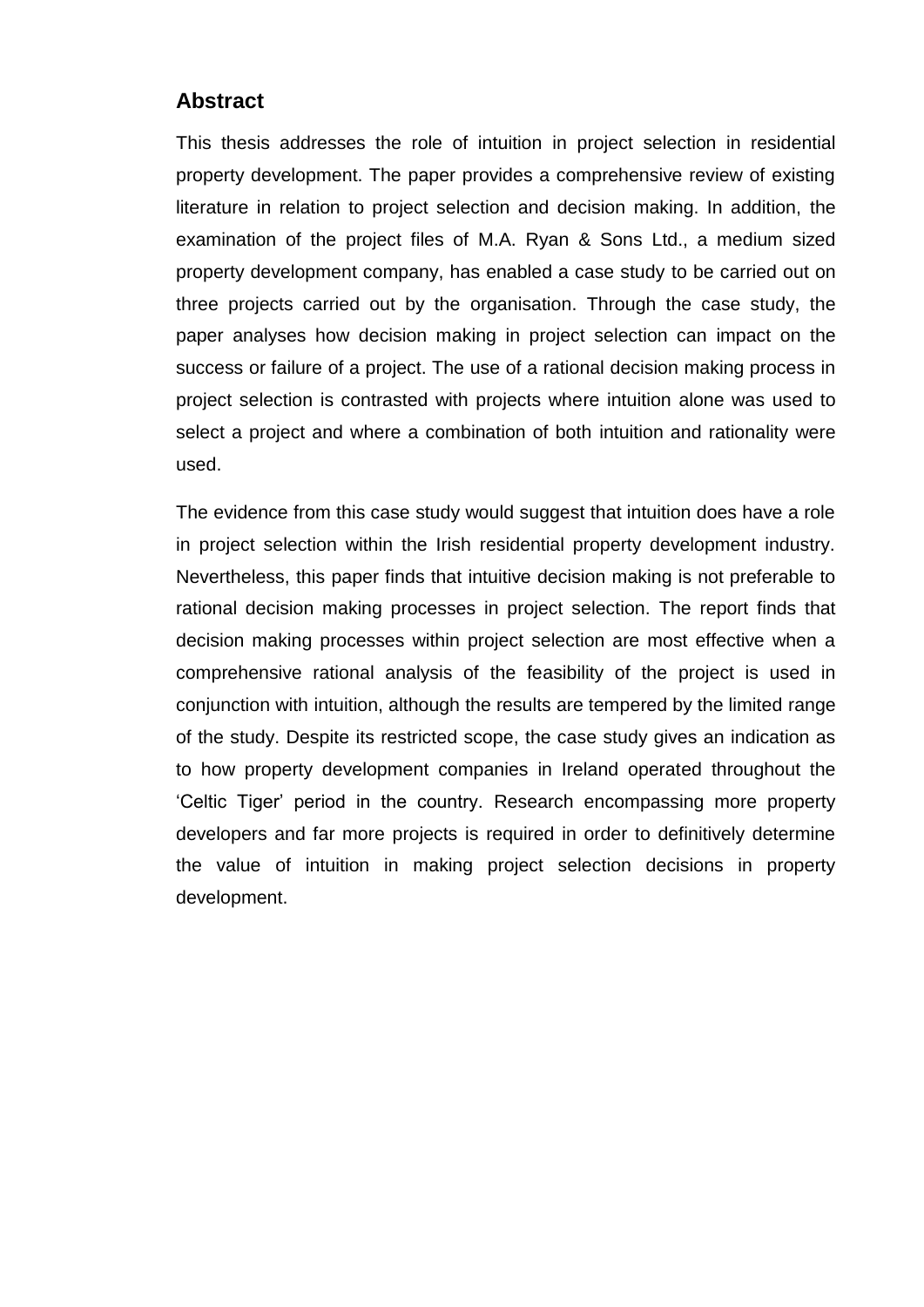# **Executive Summary**

The role intuition and rational decision making processes have played in project selection within the residential property market has received very little attention to date. Traditional property development companies that purchase land, receive planning permission and build speculative housing estates, operate in extremely competitive environments where selecting the wrong project could mean insolvency. This thesis explores the types of decision making that can impact on project selection in the Irish residential property market through an examination of literature on the topic and a case study of three different construction projects carried out by one property development company, M.A. Ryan & Sons Ltd. The study focuses on the decision making techniques used in the selection of each project and compares the outcome of each development.

In the first project included in the study, an industrial development in Limerick City was selected using rational analysis. Intuition was mainly relied upon in the purchase of development lands in West Clare, whereas a combination of both was used in the selection of a mixed residential project in Co. Limerick. The project that was chosen following a rational decision making process was marginally successful, while the project that relied on intuition alone was a complete failure. The most profitable project examined in the study was the project where a combination of both the rational decision making process and intuition were used in the project selection process, which would indicate that combining both techniques is preferable.

While the results of this study are limited by the narrow range of the case study and the difficulty in measuring all of the factors that can impact the success or failure of a project, it nevertheless gives a snapshot of how one medium sized property development company made decisions and the impact intuition had. The answer to the question in relation to the role of intuition in project selection in the residential property market remains elusive. In order to firmly establish the benefits of rational decision making, intuition, or a combination of both, more extensive research is required and it is hoped that this paper can provide a foundation for such a study.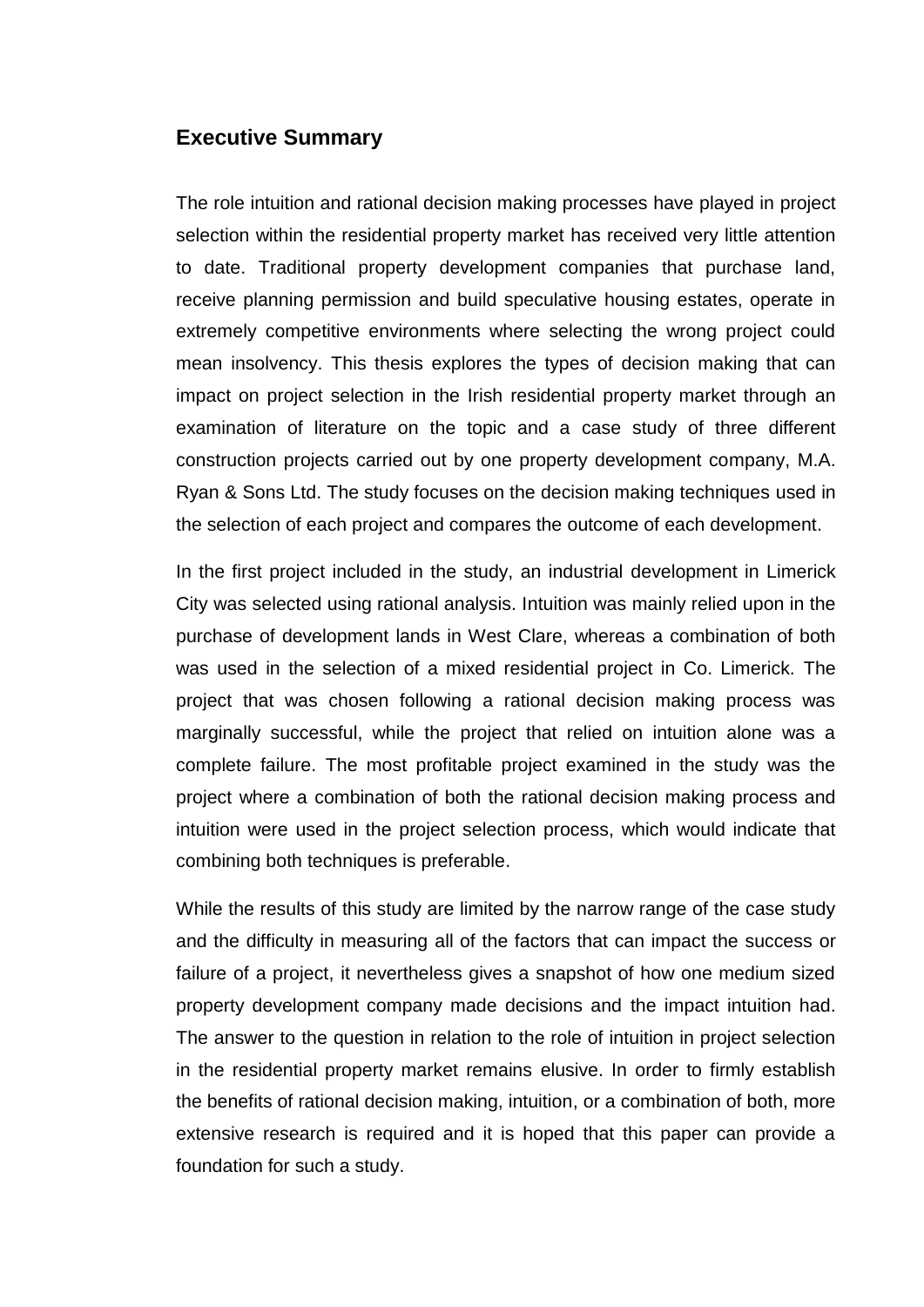# **Acknowledgements**

I would like to express my sincere thanks:

To my research supervisor, Mr. John Kelly, for his availability and guidance throughout this dissertation;

To Michael Ryan, for his time, advice and support throughout the project;

To all of the lecturers within the Centre for Project Management and guest lecturers;

And to my family for their continuous patience and reassurance throughout the year.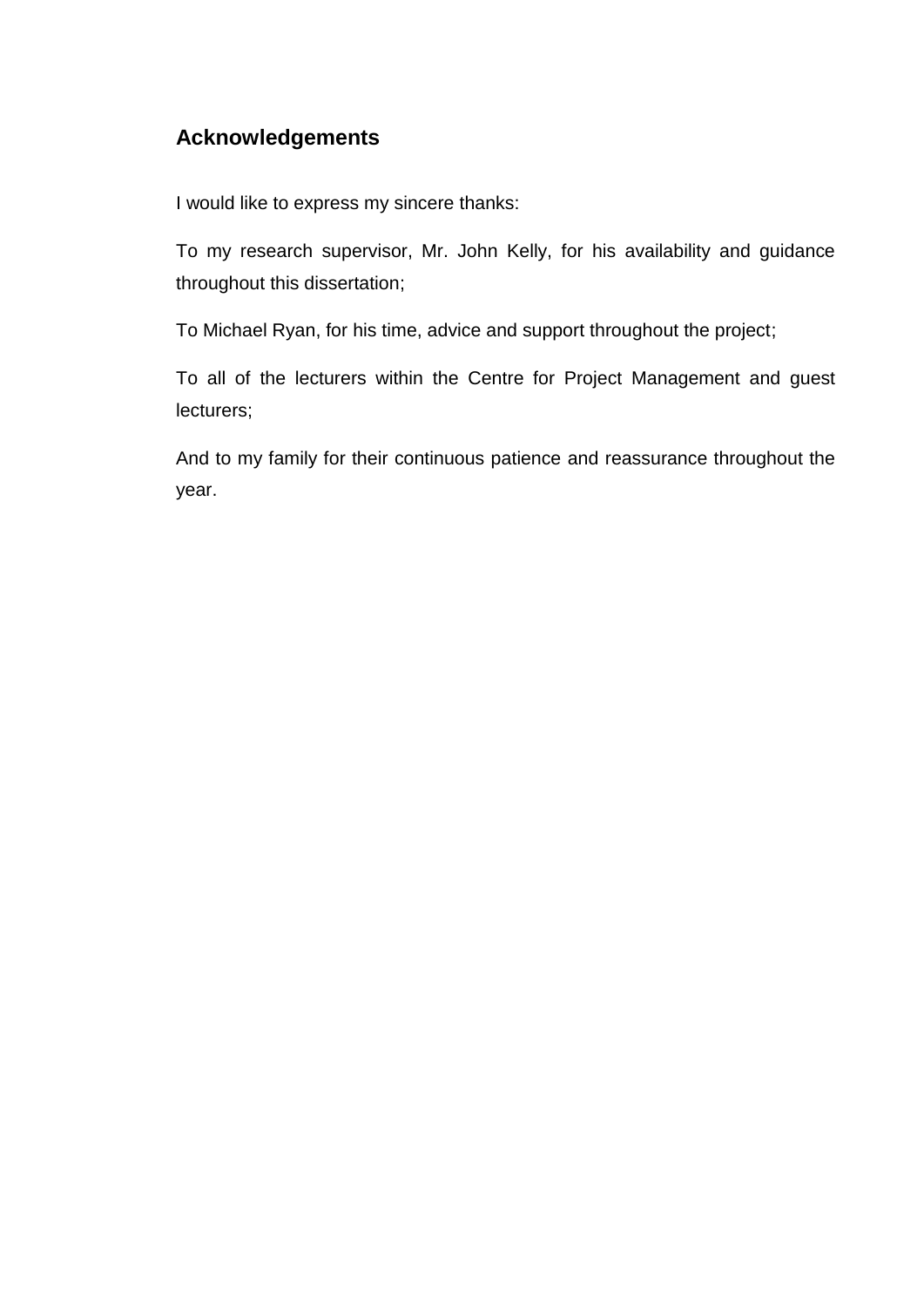# **Contents**

# 

# 

#### 1.1 Introduction  $24$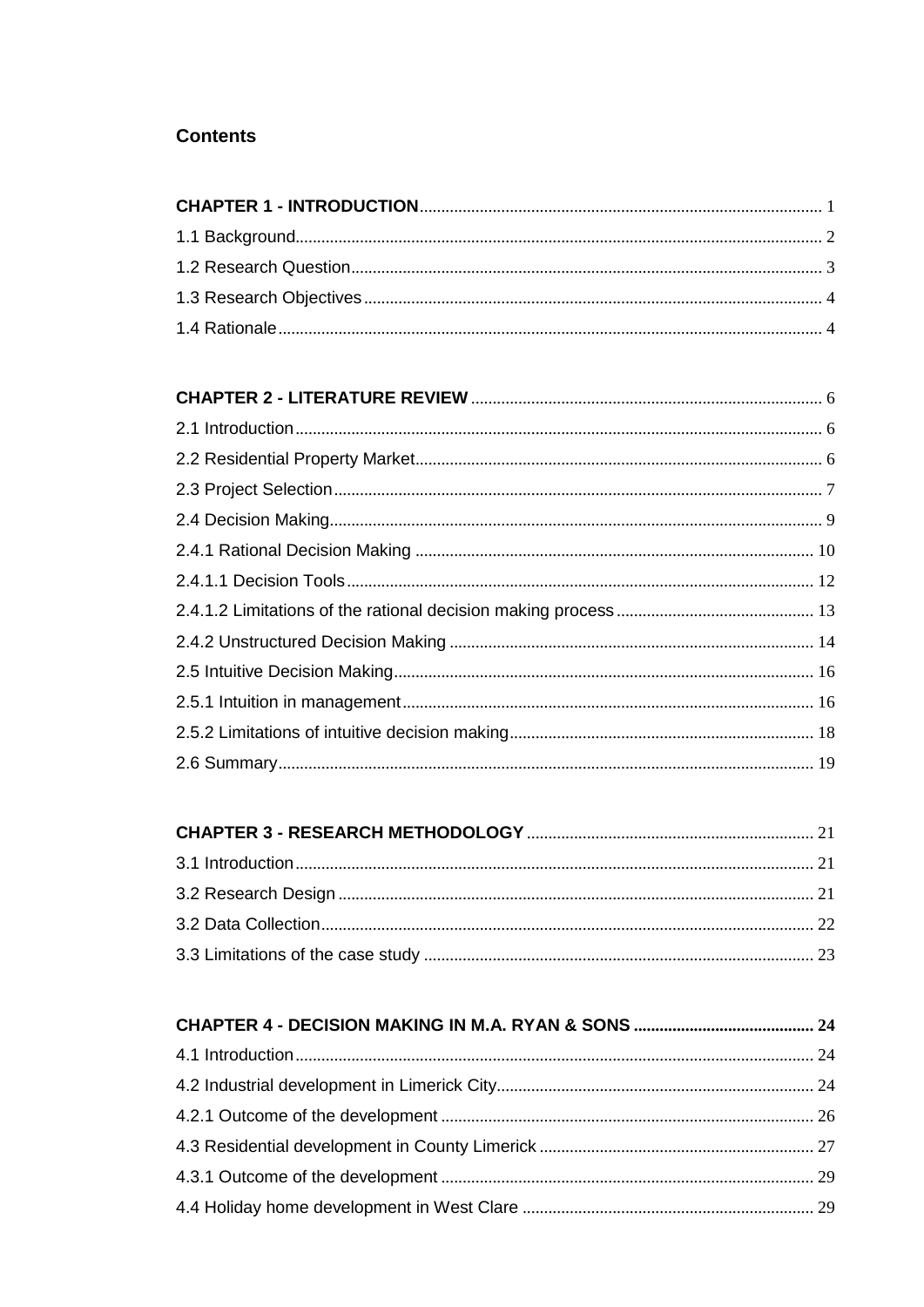|--|

# <span id="page-5-0"></span>**List of Tables and Figures**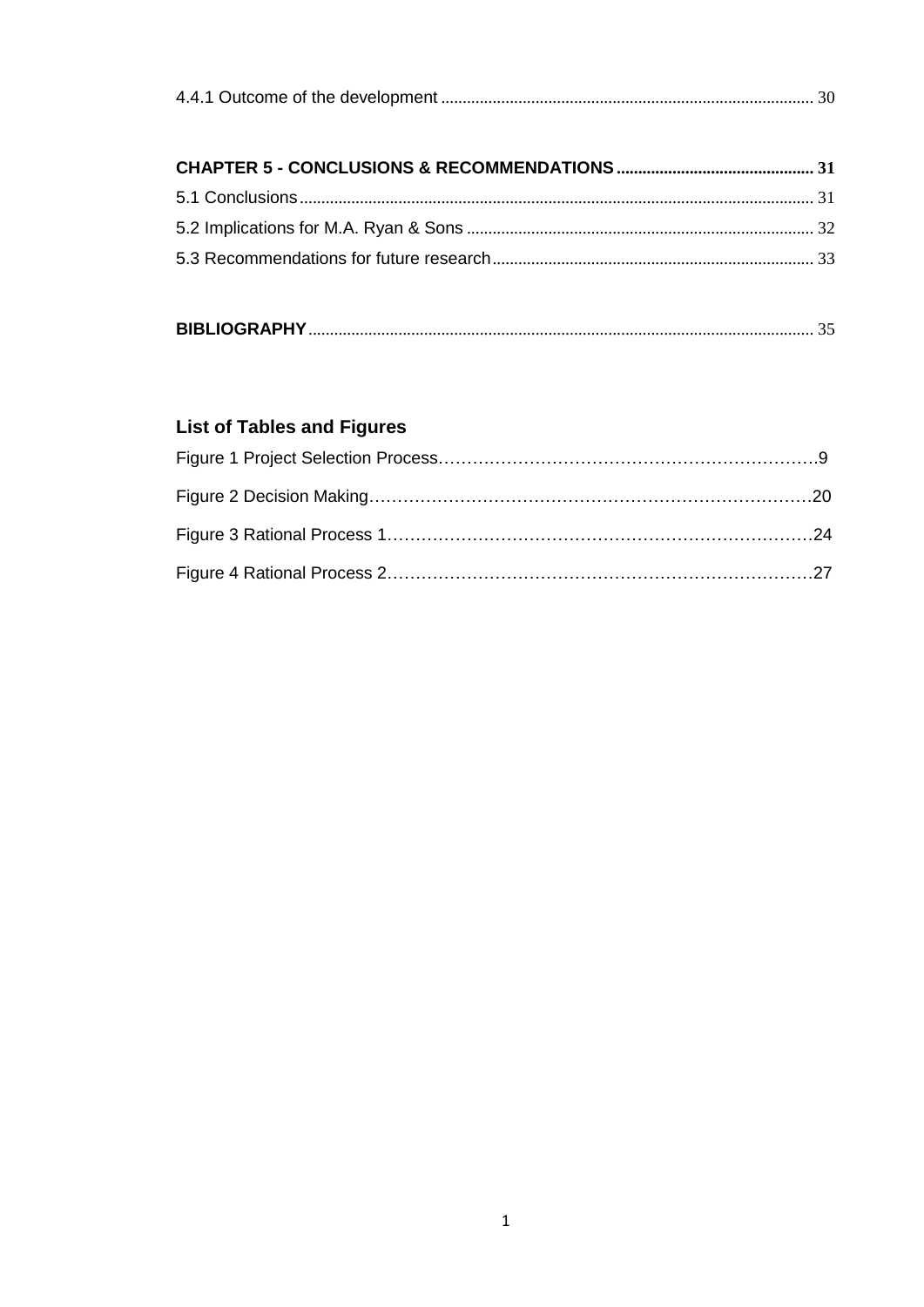#### <span id="page-6-0"></span>**CHAPTER 1 - INTRODUCTION**

### **1.1 Background**

This research paper examines the role of intuitive decision making in the project selection process for Irish residential property developers. It does so through an evaluation of existing literature on project selection, the Irish residential property market, decision making, intuition, and a case study on the project selection methods used within M.A. Ryan & Sons, a medium sized property development company based in Limerick that focuses largely on speculative housing. As well as examining the effects of intuition on decision making procedures in the project selection process, this paper compares the outcome of two developments where intuition contributed to project selection to the outcome of a development that was selected using a rational analysis approach.

During the late 1970's, M.A Ryan & Sons was a small construction contracting company operating in Limerick City whose primary activity consisted of tendering for house extensions and small renovation works. In the 1980's, the company began tendering for larger projects that would yield greater turnover and increase profitability. This strategy proved successful, and the company developed a relationship with an architectural firm in Limerick and began tendering and directly negotiating for work. During the early 1990's a crucial strategic decision was made to begin some small speculative housing developments. Although the company had increased its turnover and its workload through tendering for larger jobs and negotiating contracts directly with architects, the uncertainty of work in the construction industry where tendering was very competitive meant that profit margins were varied and unpredictable. Initially, there was a marked reluctance on the part of some of the directors of the organisation to enter the speculative property development market, however it was decided that the company would continue to tender for contract work as a more assured means of income, while also pursuing some development opportunities. Until this decision had been made, project selection was never a major issue for the company as there were a limited number of contracts that could be tendered for. Now, the company began selecting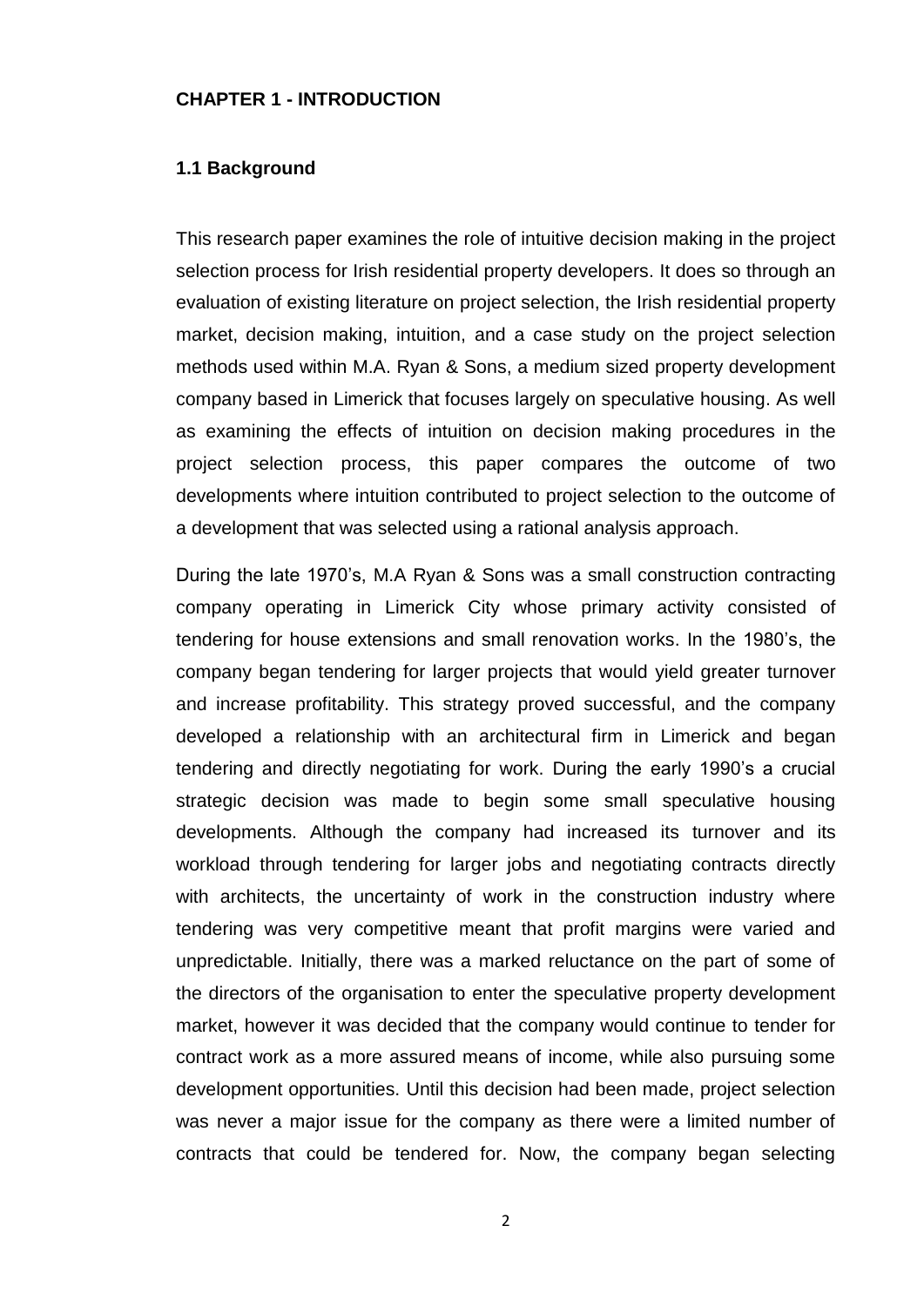projects carefully and devised a rational decision making procedure that would assist in the project selection process.

The initial developments carried out by the company were all moderately successful and were characterised by relatively small capital outlay, with bank borrowings kept to a minimum and loans repaid immediately on the closing of the sale of each house. Feasibility studies of the potentially positive and negative consequences of each development were carried out and decisions were based on the outcomes of these studies. The environment in which these projects were carried out was largely stable and predictable and intuitive decision making in project selection was minimal. Sometime during the mid-1990's, the company stopped tendering for contract work and began to focus exclusively on property development. The directors of M.A Ryan & Sons were greatly encouraged by the relative success of the initial development work that had been carried out. The company had experienced a significant increase in turnover and this, allied with the increased demand for housing by a growing Irish economy, made it clear that there were potentially much greater profits to be made by constructing speculative housing developments.

Since the company began focusing exclusively on property development as opposed to contract work, M.A. Ryan & Sons have completed fifteen residential, industrial and commercial property development projects with varying degrees of success. Three of these projects have been selected for discussion and analysis in this case study. The decision making techniques used in selecting these projects and their impact on project success/failure are analysed in this study to determine whether or not intuition is beneficial in the project selection process within M.A. Ryan & Sons.

# <span id="page-7-0"></span>**1.2 Research Question**

Is intuition beneficial in the project selection process in property development?

There are various definitions for intuitive decision making, but it essentially relates to decision making based on an individual's instinct rather than on the information that is available to assist the decision maker. This research paper aims to analyse intuitive decisions that have contributed to project selection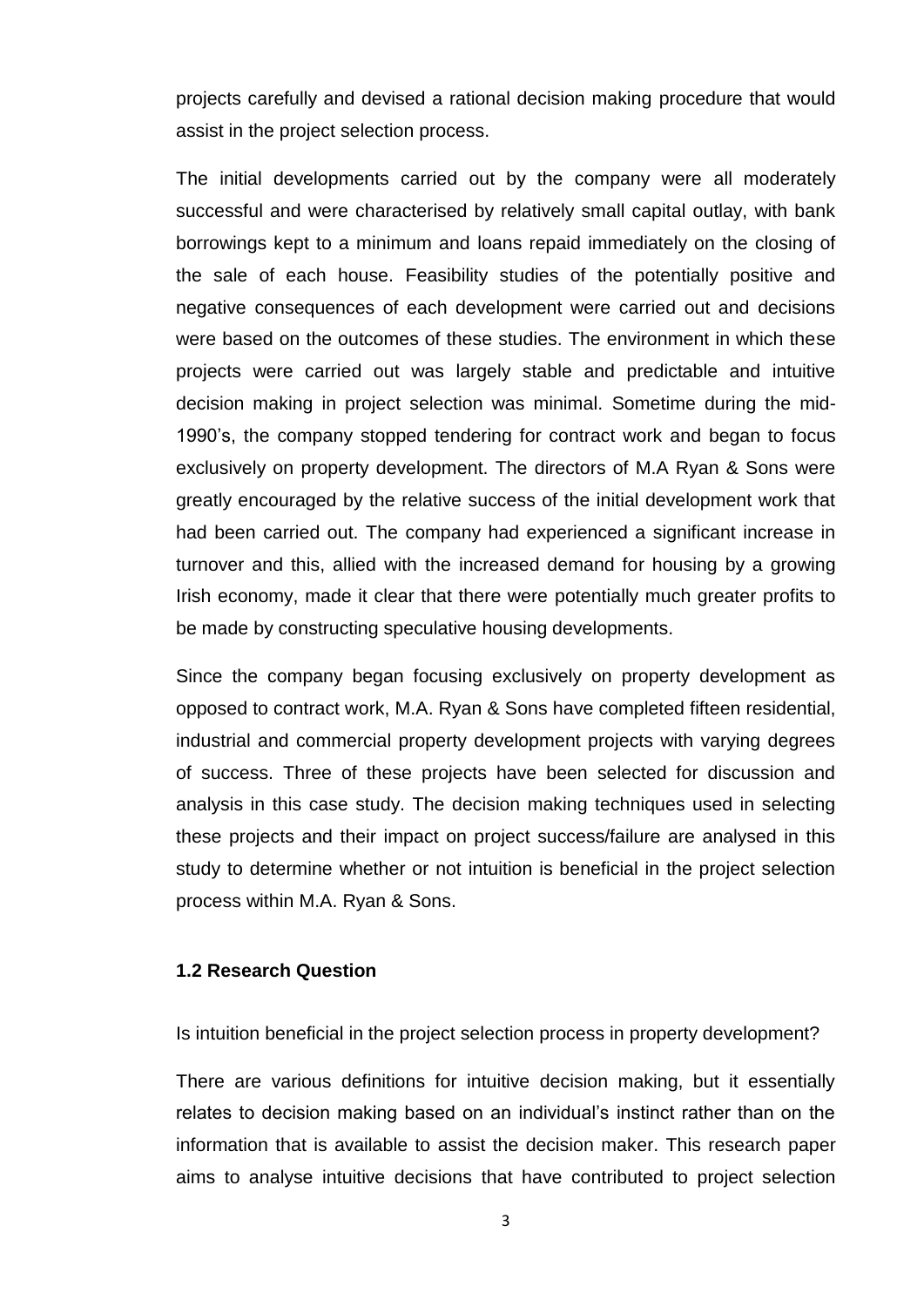within M.A. Ryan & Sons, and will seek to identify whether the projects selected on the basis of intuition were successful or not. While acknowledging that there are a variety of factors that can contribute to the success or failure of a project, the study will investigate whether intuitive decision making prejudiced the project selection process, thereby affecting the likelihood of project success. Determining the effectiveness of decision making within M.A. Ryan & Sons could impact on the way the company approaches project selection in the future and ensure that the optimal methodologies are put in place.

# <span id="page-8-0"></span>**1.3 Research Objectives**

The main objectives of the study are:

- To establish whether intuitive decision making in project selection is beneficial or not.
- To investigate whether or not intuitive decision making is preferable to using a rational decision making process.
- To investigate the extent of intuitive decision making in project selection within M.A. Ryan & Sons.
- To examine how decision making in project selection has contributed to successful & unsuccessful property development projects for M.A. Ryan & Sons

# <span id="page-8-1"></span>**1.4 Rationale**

Investment in property, particularly residential property, was considered a safe option for investors to achieve financial growth during the period 1999-2007 and was viewed as an ideal method of capital appreciation. Many saw residential property investment as the perfect solution for producing an income in retirement and invested heavily as a result. This capital investment, combined with an increase in employment, availability of bank credit and government tax incentives, led to a rapid expansion of the residential property development market. The demand for residential housing reached seismic proportions throughout this period and the high levels of demand correlated with massive increases in house prices, construction inflation and the cost of development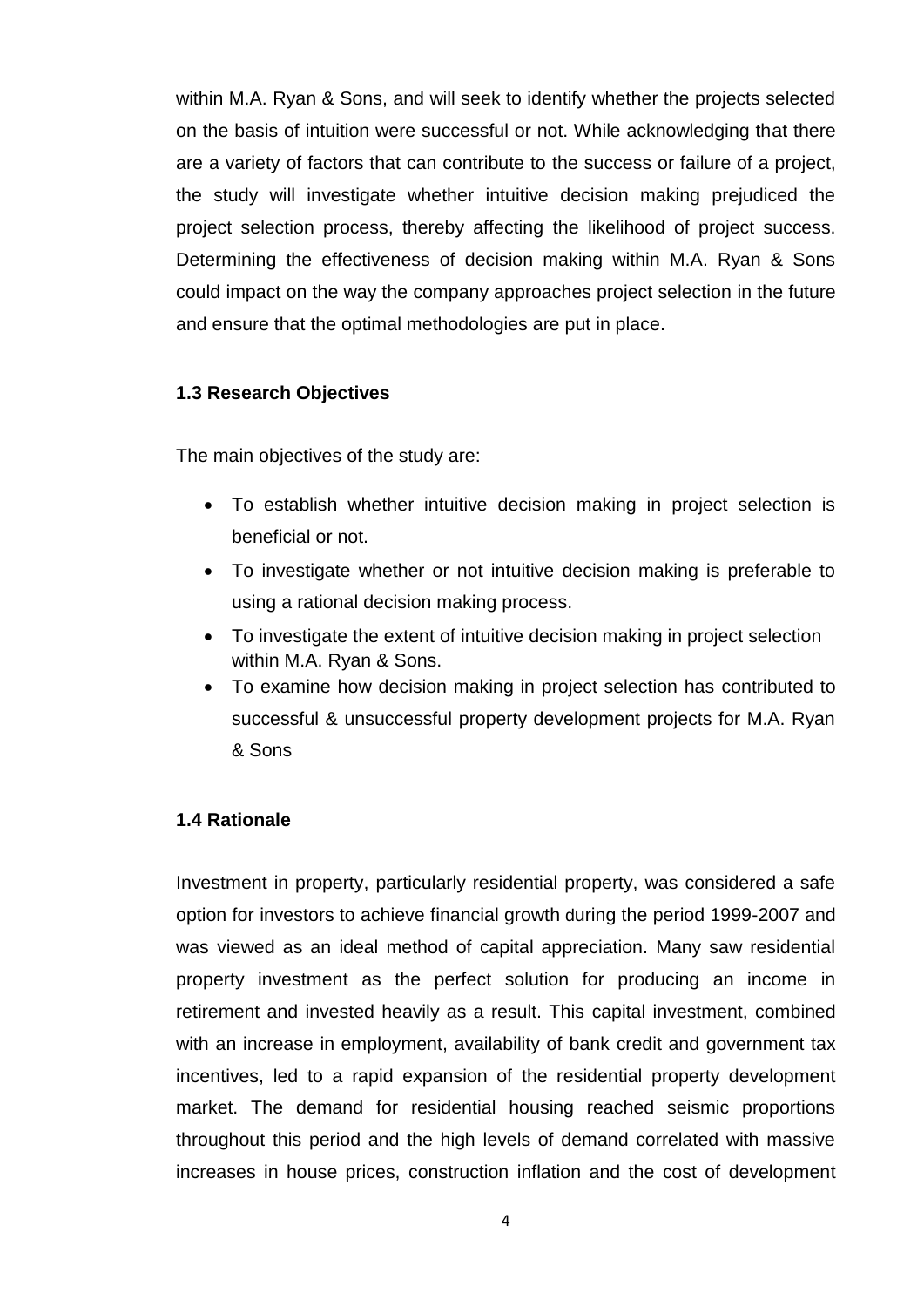sites. The high cost of land suitable for development along with the extremely competitive nature of the bidding between developers meant that project selection became complicated and risky. Rational, structured decision making processes exist along with decision analysis tools that use algorithms and calculations that analyse the benefits of investments. Despite this, it is unclear whether residential property developers use such methods or use their intuition to select projects without careful consideration of the risks that are involved.

The extent of the failure of residential property development projects in Ireland has been the topic of much debate in the national media, but whether or not poor decision making can be blamed for this failure has not been analysed and this research will attempt to identify if intuitive decision making in project selection was a contributory factor. This thesis will study the role that the intuition of the project sponsor plays in the successful or unsuccessful selection of projects, and whether intuitive decisions are as effective as decisions that are made on the basis of careful consideration of the available data. The success and failure of construction development projects often hinge on decisions that are made by senior management in the project selection phase, and the impact that intuition has on these decisions is worthy of further research.

In the residential property market, projects are often selected under time constraints where there are high levels of risk due to the unreliability of information at the decision maker's disposal. The time constraints under which projects must be selected mean that the intuition of the decision maker may be required and this paper will research this area in particular. It is hoped that this paper will contribute to determining whether or not intuition in project selection is beneficial and will outline how intuitive decision making can be of use to senior management within the construction industry. Determining whether or not intuition is beneficial in project selection could also have a positive impact on how M.A. Ryan & Sons approach project selection as more emphasis can be placed on rational analysis if required.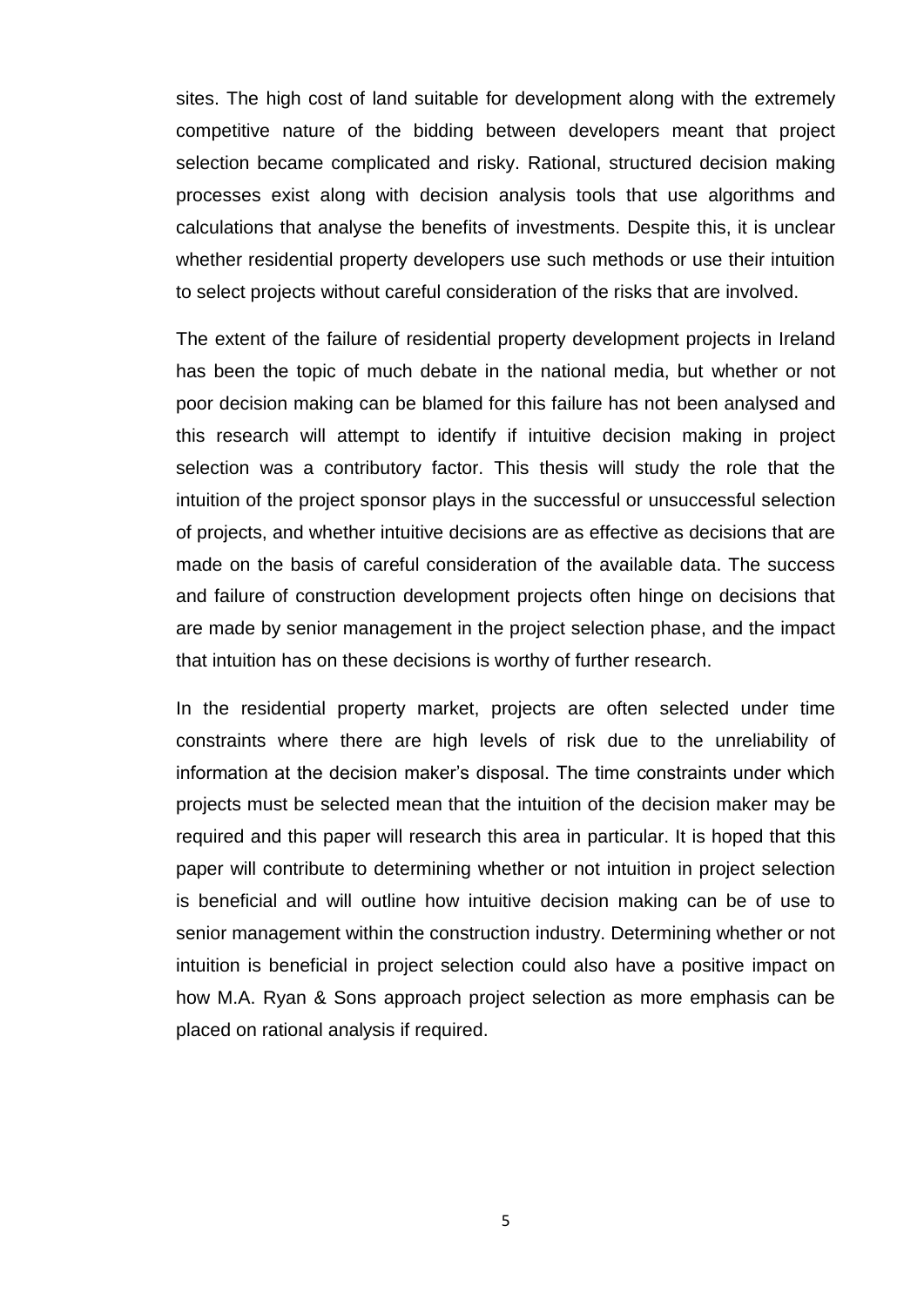### <span id="page-10-1"></span><span id="page-10-0"></span>**CHAPTER 2 - LITERATURE REVIEW**

#### **2.1 Introduction**

The purpose of this chapter is to give an overview into managerial decision making in project selection and the different approaches that are available. It begins by describing the residential property market in Ireland and will provide an outline of project selection techniques that are used, followed by an analysis of decision making theory. Within decision making theory, the rational decision making process and the unstructured decision making process are examined in detail. Following the discussion on decision making theory, focus will be placed on intuition and intuitive decision making. The benefits and limitations of intuitive decision making are explored, along with the use of intuition in management.

#### <span id="page-10-2"></span>**2.2 Residential Property Market**

From 2002-2007, the residential property market in Ireland experienced a substantial period of growth. An average of 75,000 houses per annum were built throughout this period, a massive output considering that in the United Kingdom just two and a half times that amount of houses were built despite its population being fourteen times greater than Ireland's (Addison-Smyth & McQuinn, 2010). Major contributory factors in the booming housing market in Ireland during this period included; increased consumer income, a significant reduction in bank borrowing rates, an increase in land zoned for development use, improvements in infrastructure, immigration, and government tax incentives including the reduction of stamp duty and capital gains tax rates and the elimination of the residential property tax (Fitzpatrick & McQuinn, 2007). Research has also suggested that consumer behaviour has a substantial bearing in the housing market (Daly et al, 2003). Consumer demand for property was not only fuelled by fundamentals such a rising income, immigration, population age and demographics, but the perception that property investment was a safe option. At present, residential property development in Ireland has almost ground to a halt, with fewer than 8,500 houses built in 2012, the majority of which were one-off houses (O'Connell, 2013).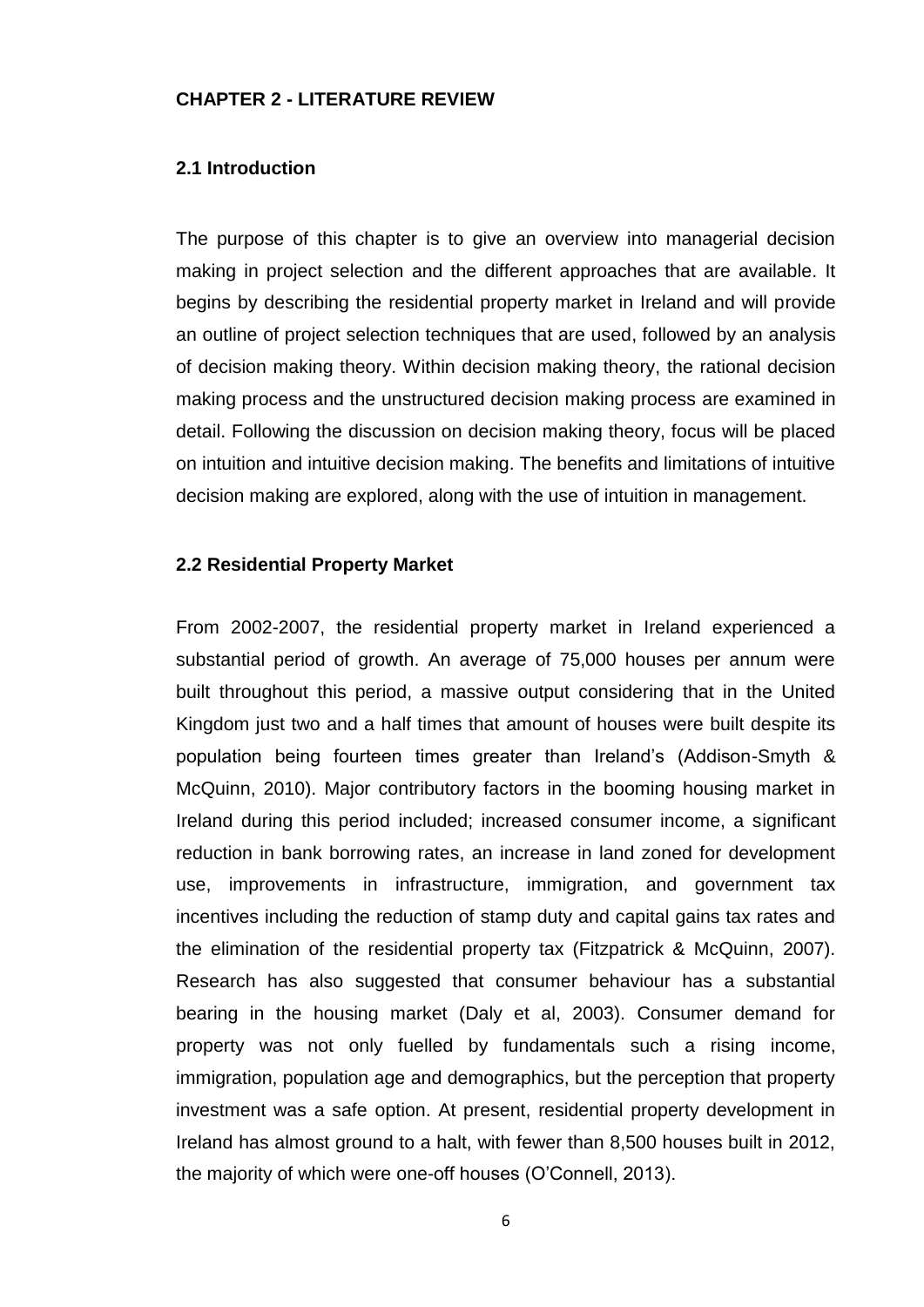The reckless spending of residential property developers on development land has been widely criticised in the Irish national media, but the decision making processes that led to such reckless spending have not been explored in great detail. From as early as 1999, experts forecasted problems with spiralling house prices in Ireland (Roche, 1999). Despite the increased frequency of the warnings of a potential housing market collapse from academics and researchers towards the latter years of the 'Celtic Tiger' era in Ireland (Kelly, 2007), developers continued to invest heavily in projects. This normalisation of deviance as described by Vaughan (1998), (where falling standards become acceptable and poor performance becomes the norm), became prevalent in the actions of many residential property developers. There was an obvious failure to identify the weak signals in the market place, i.e. the unsustainability of such high levels of demand for new housing. Developers knew that all was not right, yet proceeded as normal in any event. Even when the collapse of the residential property market in Ireland began, developers continued to pour money and resources into projects when the need to halt construction was obvious. This showed a clear and illogical escalation of commitment from developers. Escalation of commitment occurs when organisations fail to accept that a venture is failing and increase their investment rather than terminate the project (Staw, 1981). Normalisation of deviance and escalation of commitment are traits that are commonly associated with rationality in managerial decision making, and their role in the selection of projects within the Irish residential property market may have contributed to the failure of many developments.

# <span id="page-11-0"></span>**2.3 Project Selection**

When selecting projects, decision makers must select one or more projects from a variety of alternatives, although the choice is limited by the available resources (Graves & Ringuest, 2003). Project selection is often a complex decision making process due to the variety of parties (senior management level down to the project management level with different professional backgrounds, cultures, and social experiences) who may have an input in the process along with the range of factors that must be taken into consideration i.e. market conditions, raw materials availability, probability of technical success, resources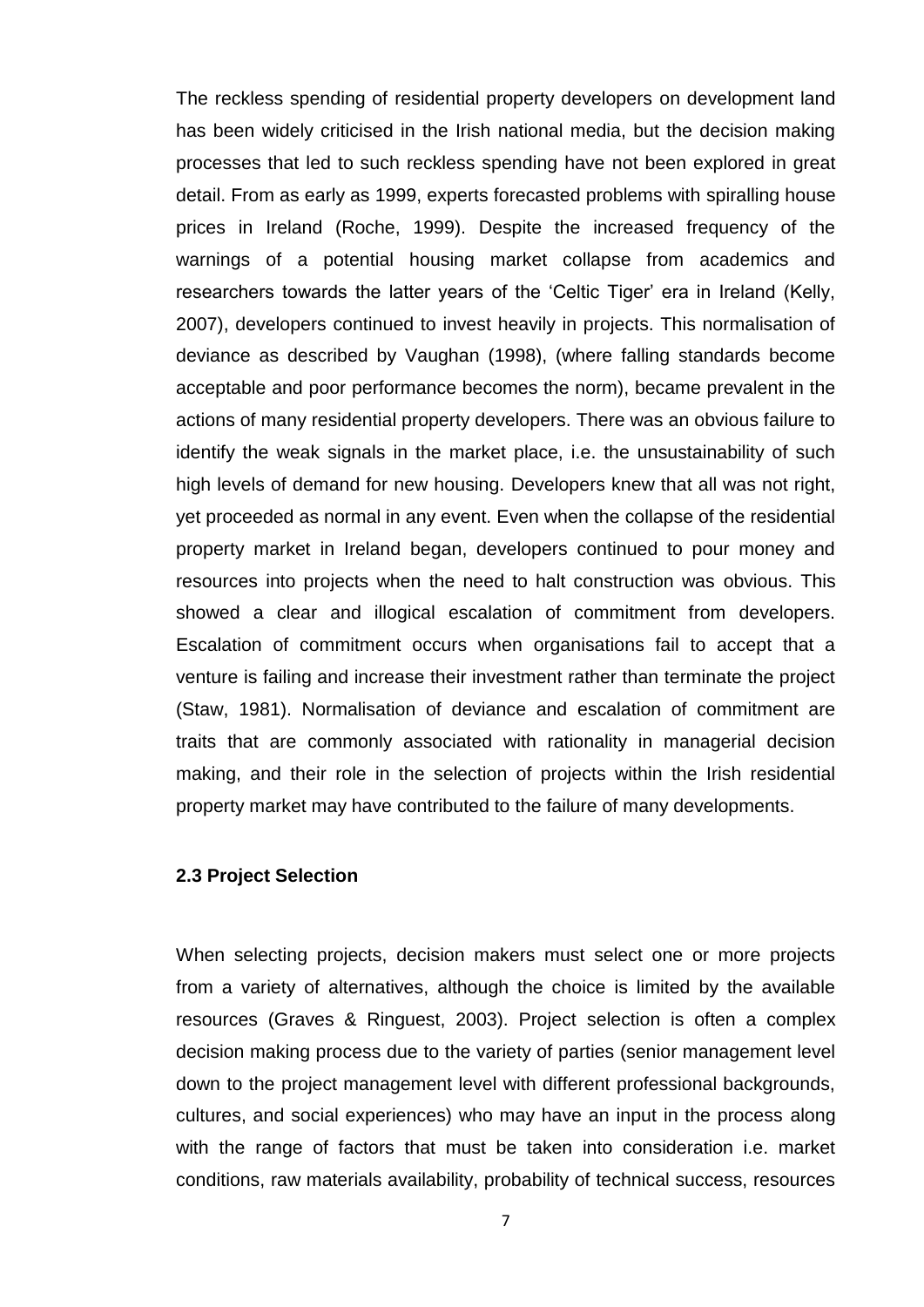and government regulations (Wang et al, 2009). Specifically for construction projects, some of the key factors that affect the project selection decision process include: high capital commitment; irreversibility of the decision process; limited information for making estimates; performance uncertainties; and that invariably the knowledge to make critical evaluations lies with only a few individuals within the organisation (Ebrahimnejada et al, 2012).

There are a variety of different techniques that can be used to assist the project selection decision process. Due to the unique nature of projects, the benefits and drawbacks of each approach can vary on a project to project basis (Kumar Dey, 2006). A commonly used approach to analysing the benefits of investing in a project is the accounting rate of return (ARR). The ARR is a percentage return that estimates the profits to be generated from the net income of the proposed investment in a project (Gordon, 1974). Critics argue that the ARR is an inadequate measure of the potential profitability of a venture, and should not be entirely relied upon due to its limited analysis (Penman, 1991) (Brief & Lawson, 1992). Another approach to project selection involves calculating the net present value (NPV) of the proposed investment. The NPV of an investment measures the time series of cash flows, both incoming and outgoing, and is defined as the sum of the present values of the individual cash flows of the same entity (Lin & Nagalingam, 2000). Essentially, NPV takes inflation and returns into account and compares the present value of money now to the present value of money in the future. The profitability index (PI) is the ratio of returns versus the initial investment required for a proposed project and is regularly used to rank projects based on their profitability during the project selection process (Lang & Litzenberger, 1989). There are a variety of factors that need to be taken into consideration when deciding whether or not to bid for a project. Wang et al (2009) provide a model outlining four distinct phases in how the project selection process works, see figure 1, which may be readily applied to the residential property industry in Ireland.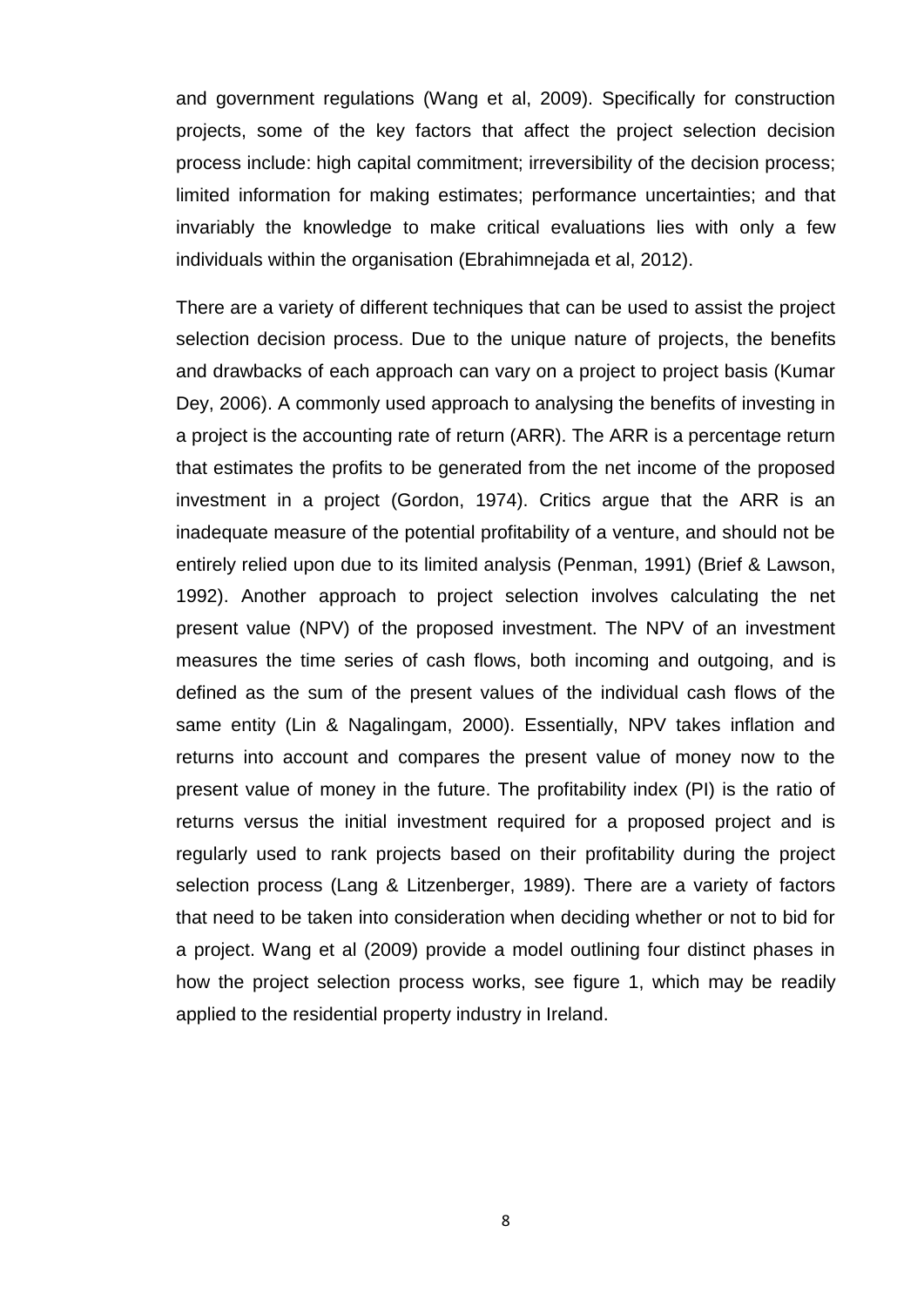

Figure 1; Project selection process. Source; Wang et al (2009).

The first phase of the project selection process as outlined by Wang et al (2009) is merely the pre-investment stage involving the acquisition of information regarding the potential new project or number of projects. For Irish residential property developers, this could involve gathering information on site services, zoning, planning, ground conditions and the potential number of bidders. There are two steps in the second phase, the pre-evaluation of the project; whether or not to bid for a project and which project to bid for. During the Celtic tiger period in Ireland, property developers would have had a number of competitors for the acquisition of development land, and would have to carefully analyse which of the potential projects were worth bidding on. The project selection evaluation techniques as discussed above are used extensively throughout this phase of the process. The third phase involves a careful analysis of how to bid for the potential project i.e. what bid to lodge/analysis of competitors etc. The final phase assumes that the desired project has been won and is concerned with its implementation. Throughout each phase outlined in this model, the decision making processes that exist within the organisation are crucial in determining how to proceed.

# <span id="page-13-0"></span>**2.4 Decision Making**

Decision making is effectively concerned with choosing between two or more alternatives. It occurs through two reactions; a problem or an opportunity, and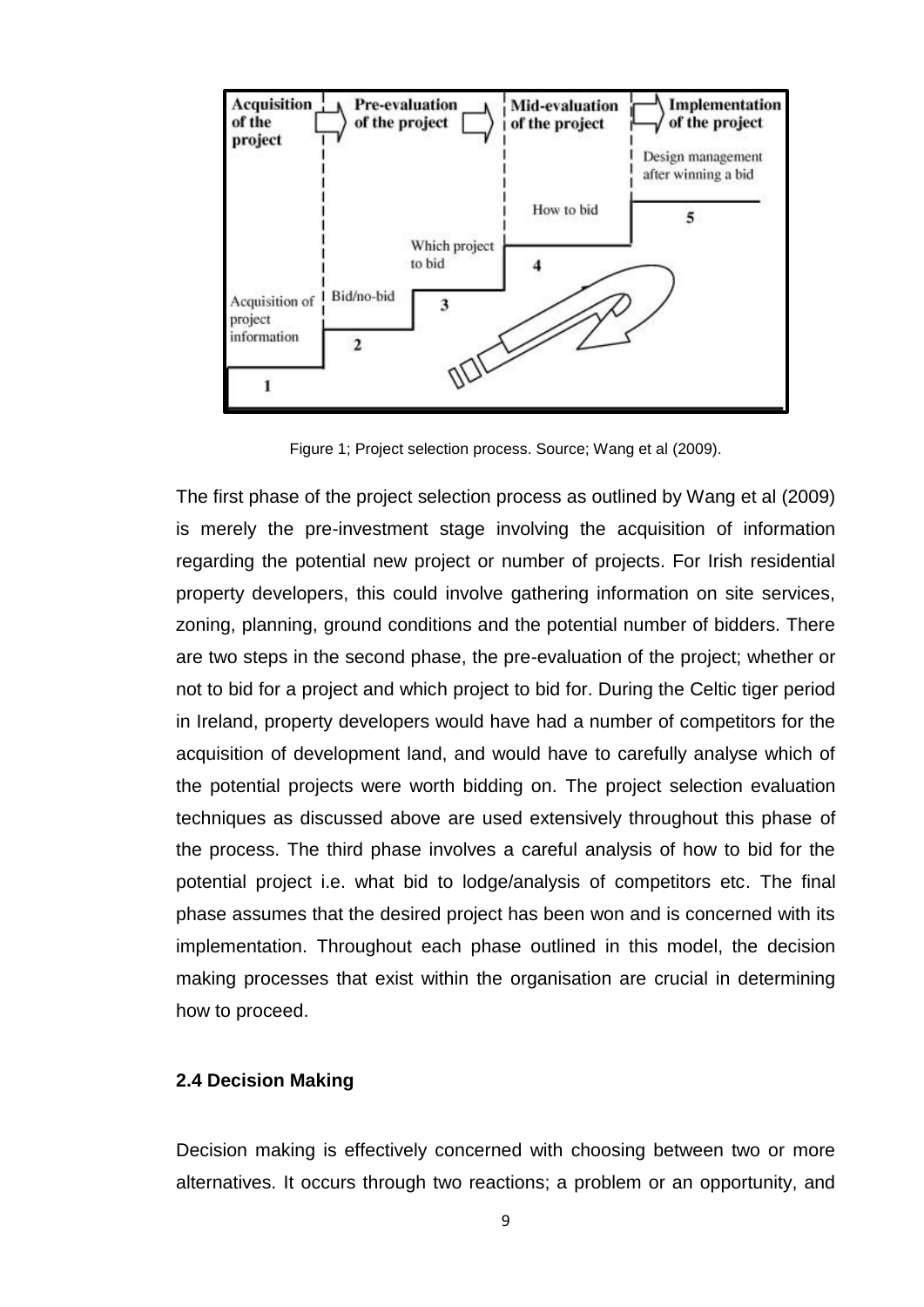decision makers try to choose between the available alternatives in order to meet their objective (Hon-Tat et al, 2011). Within industry, a decision is a conscious, irrevocable allocation of resources with the objective of achieving a desired target (Skinner, 2009). Decision making plays a crucial role in the strategic direction of any business and company strategy is often not formally written, but communicated through the sequence of decisions that are made by an organisation. Strategy can be therefore described as 'a pattern in a stream of decisions' (Mintzberg and Waters, 1985). As decision making bears such significance, organisations try to be as rational and deliberate as possible in their decision making processes. It is generally an organisational requirement that managers have to be analytical, rational and possess the ability to make timely, accurate and objective judgements (Panagiotou, 2008). Decision analysis is an iterative process of gaining insight and promoting creative alternatives to help decision makers make better decisions (Skinner, 2009), and there are a range of tools and methodologies that are designed to analyse the possible consequences of decisions.

# <span id="page-14-0"></span>**2.4.1 Rational Decision Making**

Much research has been conducted into organisational decision making and strategic decisions can be categorised into two distinct types; programmed/structured decisions and non-programmed/unstructured decisions. The classical school of decision making prescribes a rational, structured decision making process. Simon (1997) describes rationality in decision making as being concerned with the "selection of preferred behaviour alternatives in terms of some system of values whereby the consequences of behaviour can be evaluated". This essentially outlines how rational procedures select alternatives, assign weightings to the alternatives (system of values), allows individuals to make decisions and make evaluations on the potential consequences of the decision.

In the rational decision making process, strategic decisions are made without prejudice after a structured process of careful collection and analysis of information and circumstances, formulation of alternatives and having explored the potential consequences of the decision (Sadler-Smith & Shafy, 2004)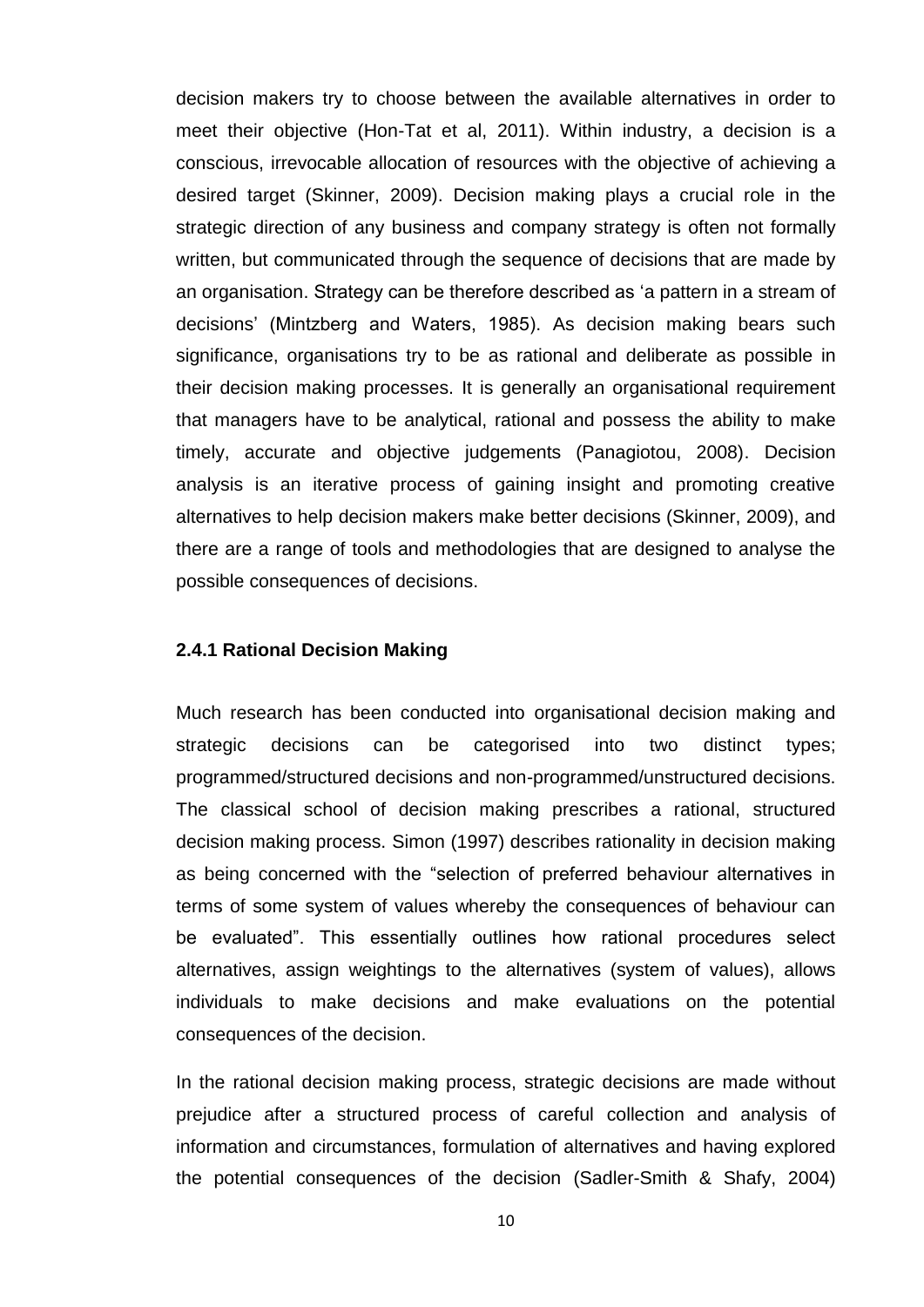(Citroen, 2011). Drucker (1967) prescribes six steps that should form the decision making process; the classification of the problem, the definition of the problem, the specifications (boundary conditions) which the answer to the problem must satisfy, the decision as to what will fully satisfy the boundary conditions before the actions required are considered, factoring into the decision the actions required to carry it out, and the feedback which tests the validity and effectiveness of the decision against the actual course of events. Citroen (2011) summarises into seven key points the conditions that must be in place in order for such a rational, structured decision making process to be effective;

- 1. The issue is properly identified and the objectives of the decision are clearly defined by the decision-makers
- 2. The decision-makers can actively search for information on potential alternatives
- 3. They can carefully evaluate the advantages and the disadvantages of these options and their probability of success
- 4. Even when a preliminary solution appears, further new information or expert judgement is accepted, studied and analysed, even if it contradicts earlier ideas and preferences
- 5. Prior to the final decision, the positive and negative consequences of all alternatives are re-examined
- 6. Provisions for implementation of the decision are arranged, including a contingency plan in the event of failure during implementation
- 7. A procedure is outlined for reviewing the decision, in order to assess if the objectives have been achieved or whether the process needs to be reconsidered.

The process as described by Citroen (2011) is one approach to multiple criteria decision making. Multiple criteria decision making (MCDM), also known as multiple criteria decision analysis, is a rational decision making process that considers a variety of criteria when evaluating decisions. Problem solving when there are numerous conflicting objectives is a regular occurrence within management and project selection and the purpose of MCDM models is to assist in such situations. Although there are a variety of different approaches to MCDM problem solving processes, they typically include the phases of problem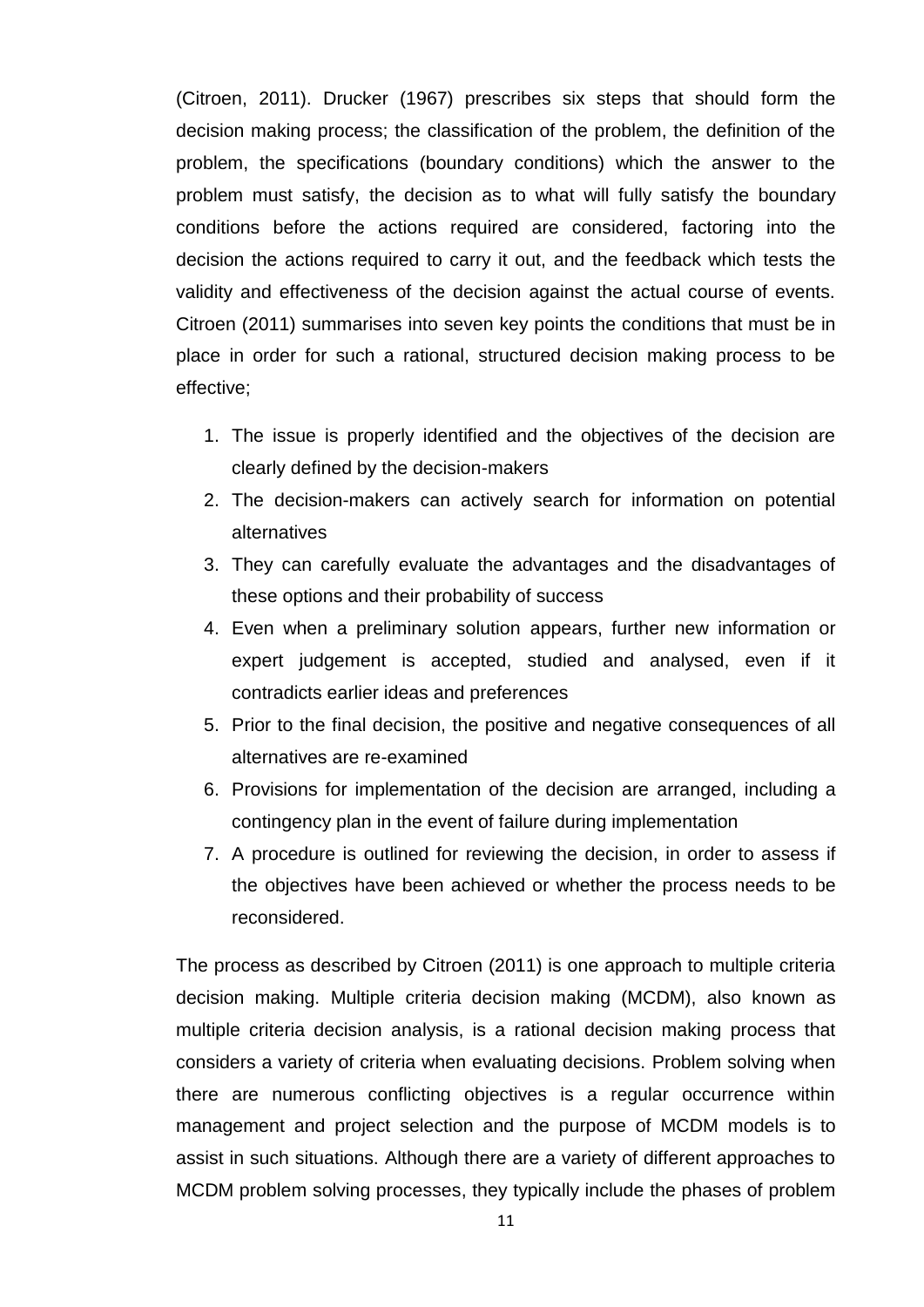structuring, appraisal of criteria and options, ranking, and synthesis (Bryson & Mobolurin, 1995). The classic MCDM model assumes that decision makers have a defined set of criteria to meet and a clear picture of all available alternatives when making a decision. The MCDM model then calculates a score for each alternative, thereby producing a ranking of the alternatives in order of their maximum value (Campanella & Riberio, 2011). Recently the limitations of MCDM models in a variety of settings have been exposed and researchers have produced a newer version of the classic MCDM models, the Exploratory Multi Criteria Decision Analysis (EMCDA). EMCDA is based on exploratory modelling, which is a modelling approach that allows policy makers to explore multiple hypotheses about the decision making prospects using different consequence models, different scenarios, and different weightings for alternatives (Van der Pas et al, 2011). EMCDA models are generally computer based, and computer based applications that assist in decision making are known as decision tools.

#### <span id="page-16-0"></span>**2.4.1.1 Decision Tools**

Advancements in technology have meant that there are a variety of different decision tools available that are designed to analyse potential outcomes in order to assist decision makers. Decision tools and decision support systems (DSS) emerged as a response to the need from management across a number of disciplines for assistance in their decision making process (Hogue & Watson, 1986). DSS are computer technology solutions that can be used to support and improve the efficiency, effectiveness and productivity of managerial decision making (Keen, 1986) (Shim et al, 2002). Some of the characteristics of a DSS include; they are aimed at less well structured and underspecified problems that managers typically face, they try to combine decision making models with traditional data retrieval techniques, they focus on specific aspects of decision making which make them easier to use, and they try to emphasise flexibility and adaptability to accommodate environmental changes and the decision making approach of the user (Sprague, 1980).

The use of DSS and mathematical models allows the decision maker to run a sensitivity analysis that can test the potential consequences of the decision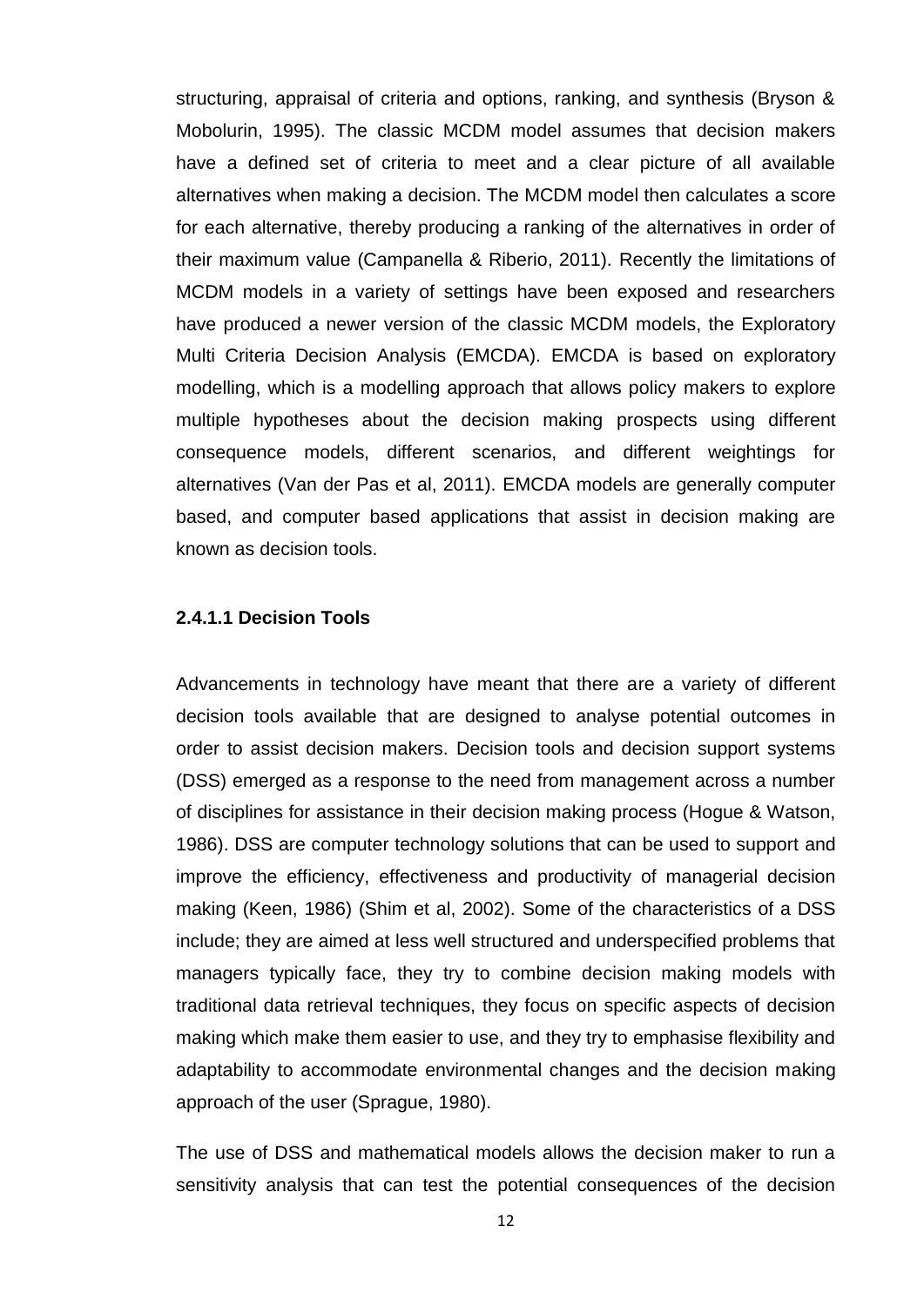implementation. The principle behind performing a sensitivity analysis is to run each variable from its lowest possible input value to its highest possible input value and to record the change in the output value (Skinner, 2009). By using this method, the potential impact of each variable on the final decision made can be determined. However, this approach can be quite cumbersome and time consuming in cases where there are a number of variables to contend with (Doubilet et al, 1985), and may not be entirely appropriate for project selection.

Influence diagrams and decision trees are two commonly used tools to assist the decision making process. An influence diagram is a graphical illustration used for modelling variables or alternative decisions, which can explicitly reveal probabilistic dependence and the flow of information (Schachter, 1986). Influence diagrams provide a concise method of clearly defining the issues that require decision and are useful for generating communication between decision makers. Decision trees, like influence diagrams, illustrate the decision problem and the related variables but also provide all of the detailed information associated with the each variable in a highly structured and logical way (Skinner, 2009). Although useful, a common problem with the decision tree is the difficulty and subjectivity involved in the design of the model (Sadler-Smith, 2008).

# <span id="page-17-0"></span>**2.4.1.2 Limitations of the rational decision making process**

When discussing the rational decision making process, Zionts (1979) suggests that there are three common assumptions that are normally made; there are a fixed set of alternatives of which one can be chosen, there is a decision maker who knows the alternatives, and the alternative selected is in some sense the best of the choices available. These assumptions are problematic in a number of ways. The most important decisions in an organisation are often required during times of crisis and the exact nature of the problem must be discovered before decision choices can be generated. Once the problem has been identified, a variety of different choices can be created. Although decision makers try to consider all of the possible alternatives, it very rarely occurs that all of the options are considered prior to a decision being made. In such crisis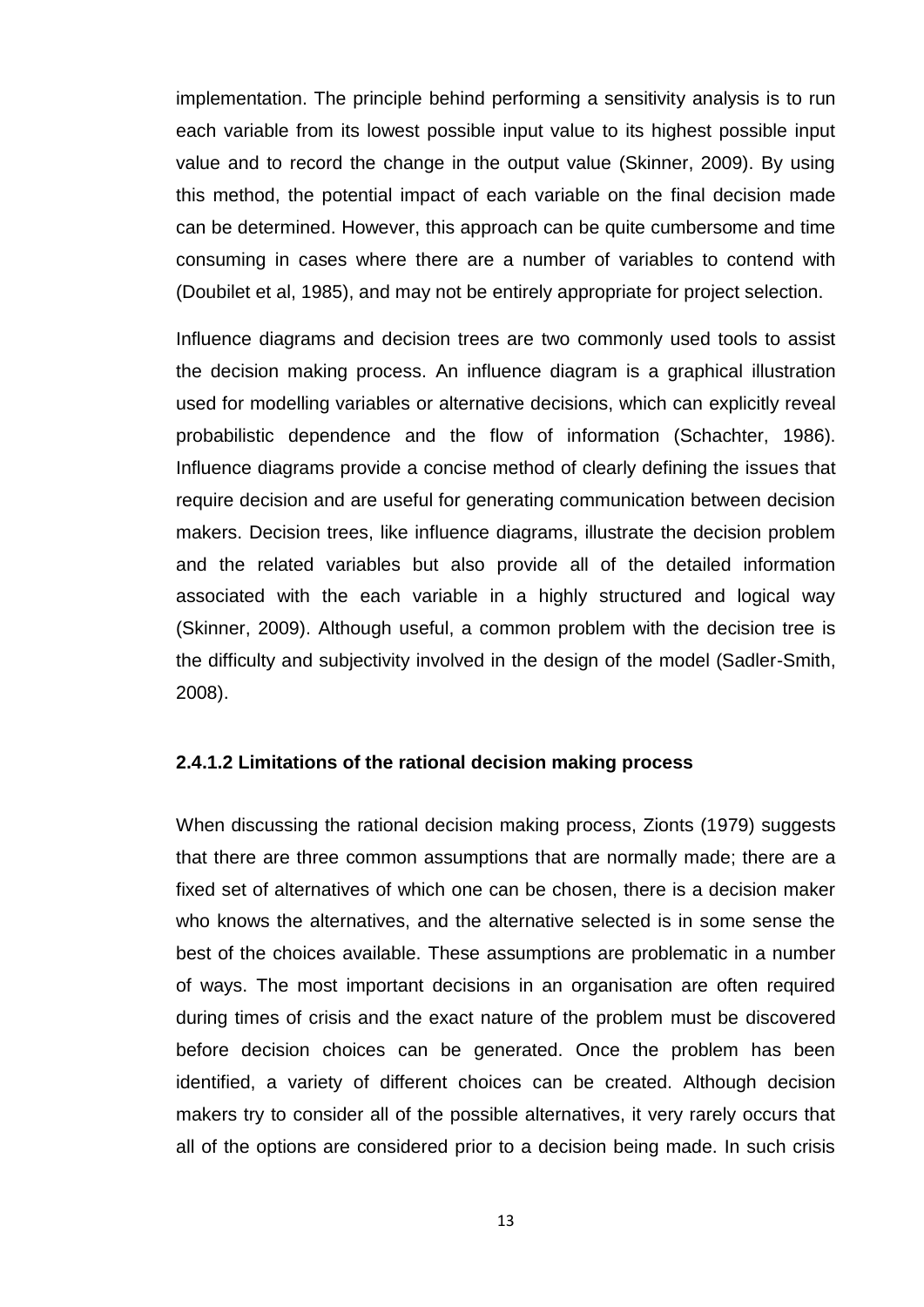situations, making the optimal decision or selecting the best choice can be extremely difficult due to the responsive nature of the decision that is required.

Perhaps the biggest difficulty with the rational decision making process is the lack of room for risk and the role of uncertainty. Generally, project selection occurs under time constraints and it can be unrealistic to expect such a decision process to be adequate. Comprehensive processes are time consuming and in dynamic environments, slow decision making methods would clearly be inappropriate (Goll & Rasheed, 1997). Over time, it has been accepted that it is unrealistic to expect all of the required conditions for effective rational decision making to be present when making decisions. MCDM models fail to capture the dynamicity of real world decision making problems due to the simplified assumptions that are made regarding the alternative choices (Campanella & Riberio, 2011). The same can be said for DSS models. In order for DSS to be more effective for organisations, they should be capable of handling 'softer' information and much broader concerns than the mathematical models and knowledge-based systems that are generally available (Shim et al, 2002).

Hogarth (2002) notes that another flaw in the rational decision making process lies in the application of the defined procedure. A decision maker is anyone with the necessary authority to allocate the necessary resources for the decision that is being made (Skinner, 2009), and the manner in which the issue requiring decision is presented to decision makers, combined with its complexity can lead to different interpretations as to how rational decision making procedures are implemented. Rational, structured decision making often fails to respond to the reality of the environment, where a wide variety of criteria may be encountered when making a decision. Despite the processes that an organisation can have in place, human error remains a factor, which reduces the likelihood of optimal decisions being made despite using rational decision making techniques.

# <span id="page-18-0"></span>**2.4.2 Unstructured Decision Making**

Research has shown that the classical school of decision making theory has proven to be largely ineffective for decision making within organisations. Simon (1979) describes how classical theory can possibly work in situations where uncertainty is not a major issue, but advocates that other approaches need to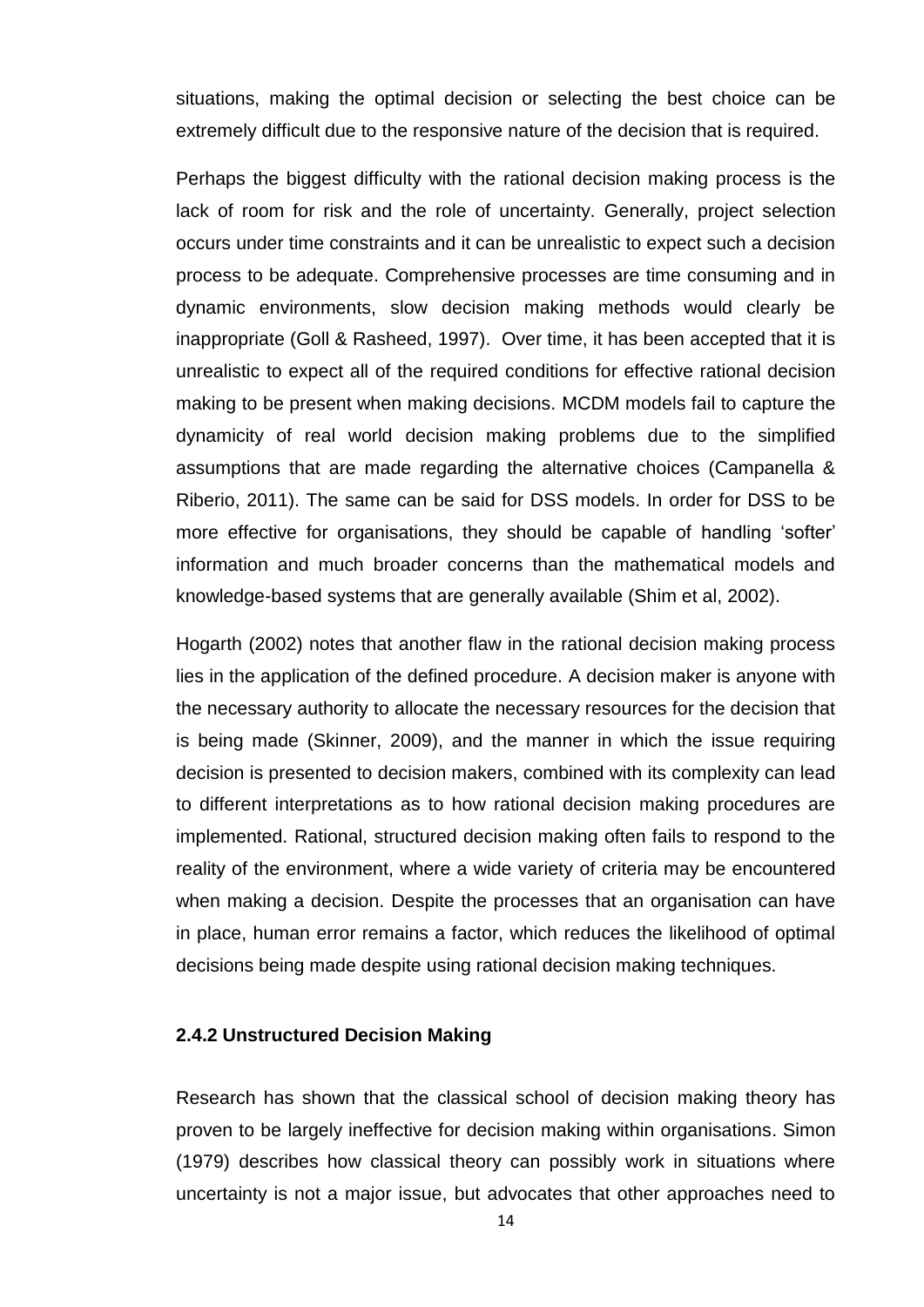be taken. Although the structured process can lead to effective decisions, when outcomes are difficult to predict through rational means, decision makers must acknowledge the uncertainties and prepare for changes. Using the rational decision making process alone generally has a negative effect on the outcome of the decision made (Simon, 1979). Unstructured decisions refer to situations where the decisions required have not been encountered in the same form and for which no predetermined and defined procedures exist within an organisation (Mintzberg et al, 1976). In the residential property market, developers must be able to respond to complex issues quickly and make effective decisions. Where decisions have to be taken quickly and in the face of an overwhelming lack (or mass) of information or tight deadlines, decision makers may have no choice but to depend on judgments rather than on ineffective or unsuitable routines and processes (Sadler-Smith & Shafy, 2004).

A simplified version of the rational decision making process as discussed includes; broadly viewing the alternatives before making decisions, considering the whole range of consequences of the chosen decision, and designing a system of values that would single out one of the options as the most suitable. Simon (1997) describes how human behaviour in this rational decision making process is inadequate in three primary ways;

- 1. Rationality requires a complete knowledge and anticipation of the consequences that will follow the implementation of each decision.
- 2. As the potential consequences lie in the future, imagination must be used to attach weightings to each option, but these values can only be imperfectly estimated.
- 3. Rationality requires a choice among all possible alternative behaviours. In reality, only a very few of the possible alternatives are ever thought of by the decision maker.

When considering project selection in the residential property market, risk and uncertainty must be evaluated and more emergent forms of decision making theory should be considered. The concept of bounded rationality as discussed by Simon (1997) is particularly relevant when discussing multiple criteria decisions such as those relating to project selection. Bounded rationality is the idea that in decision making, the rationality of individuals is limited due to the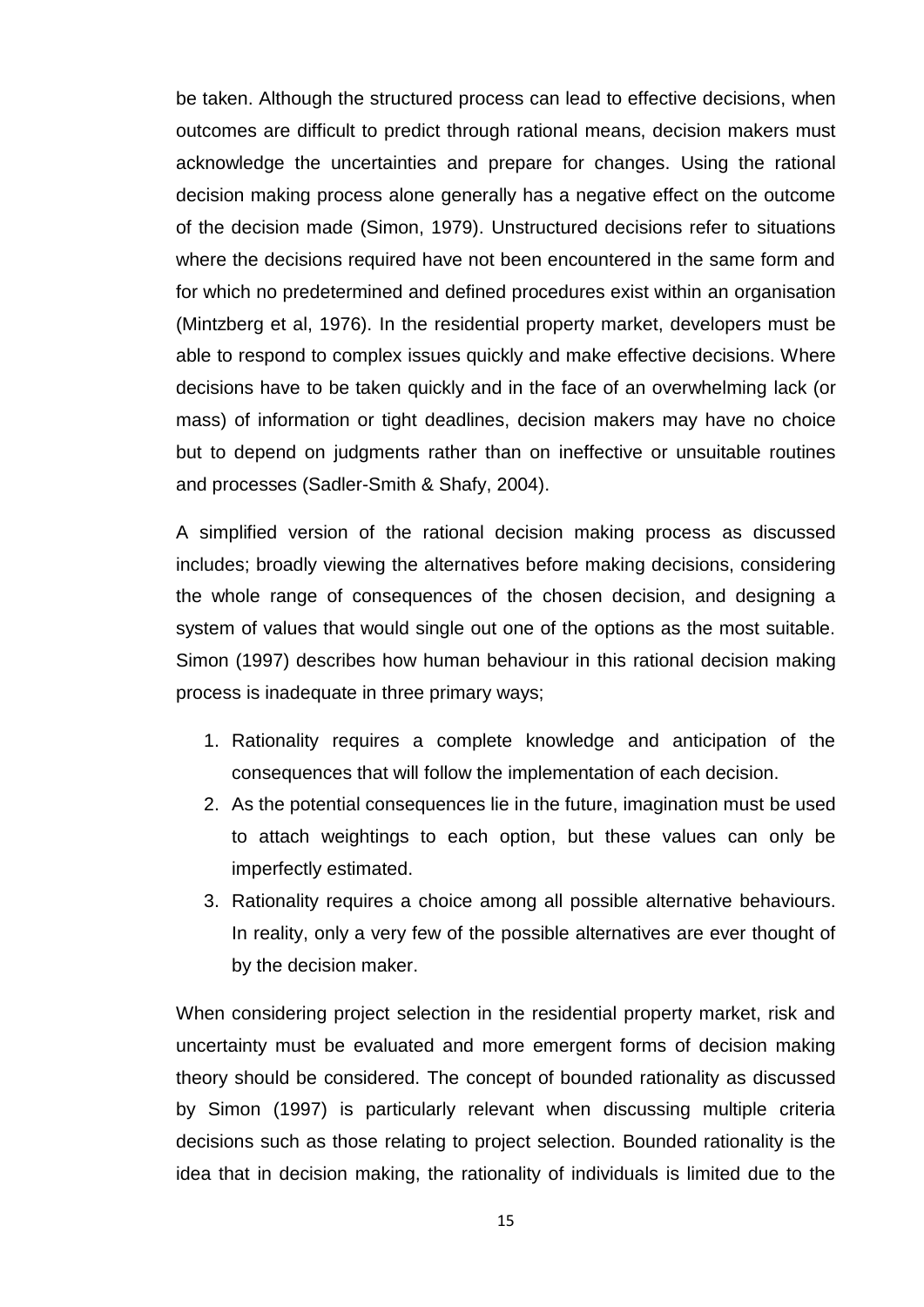amount of information available, the experience/cognitive ability of the decision maker, and the amount of time in which the decision must be made. While acknowledging that truly optimal decisions can never be made, Simon (1997) described the concept of "satisficing". Satisficing is the concept that decision makers should not accept their limitations and should try to satisfy/optimise the time, information and experience available, i.e. look for a course of action that is 'good enough'. When rational analysis proves ineffective or inconclusive, an individual's intuition is often relied upon to satisfice.

# <span id="page-20-0"></span>**2.5 Intuitive Decision Making**

There are a variety of definitions available for the term 'intuition', and the lack of consensus about what constitutes intuition is highlighted by a shortage of terminology and an excess of inconsistent or even contradictory definitions (Sinclair & Ashkanasy, 2005). The meaning of the word intuition can have various applications, from common sense to professional judgement to basic instinct (Bonabeau, 2003). Intuition is credited when decision makers suddenly find the solution to problems and have the 'aha' experience (Franz, 2003). The Oxford English Dictionary (2006) defines intuition as "the ability to understand something instinctively, without the need for conscious reasoning", which corresponds with Sadler-Smith (2008) who describes intuition as spontaneous judgements whose reasoning is difficult to articulate. Knowledge can be categorised into two distinct categories; explicit knowledge and tacit knowledge (Polanyi, 1966). Explicit knowledge refers to information that can be easily shared with others, while tacit knowledge is more challenging to share, and refers to the knowledge that dwells within the mind of an individual. It is their tacit knowledge base that individuals draw upon when intuitive decisions are made.

# <span id="page-20-1"></span>**2.5.1 Intuition in management**

The disputes over whether rational or intuitive decision making is more effective have lasted for many years and attitudes towards intuitive judgement in management vary considerably (Simon, 1997). It has been noted that people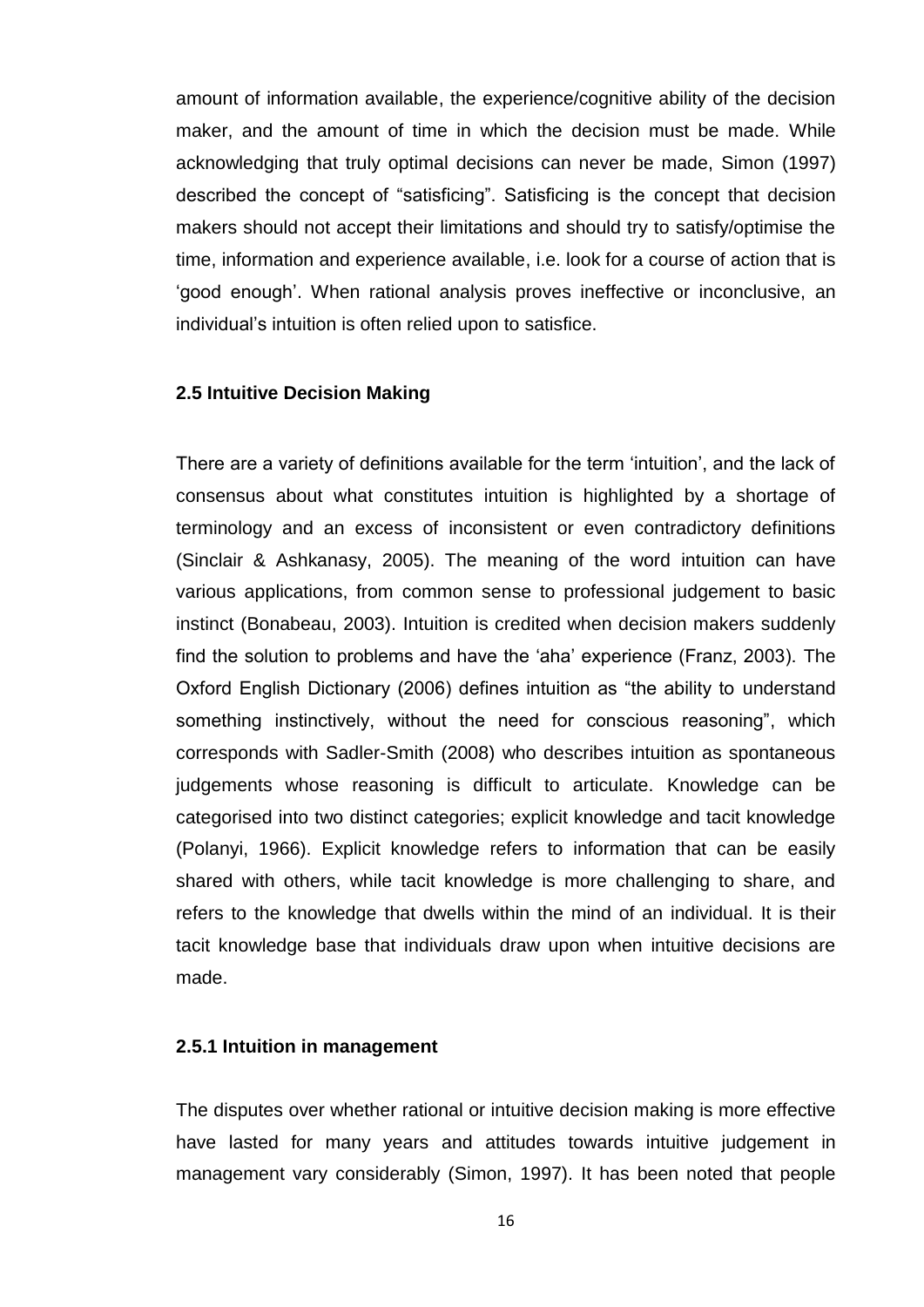need to rationalise their beliefs and make them plausible and that there is an increasing requirement for rational explanations in order to account for decision making in business and that appearing to make decisions based on intuition is unacceptable (Franz, 2003) (Hartman, 2008). Bonabeau (2003) argues that any intuitive decisions that end up with positive outcomes can be attributed to luck and that there are as many examples of terrible intuitive decisions as there are good ones.

Despite the questions raised in relation to whether intuition is of use or not, there is a body of thought that argues in favour of intuition. Hayashi (2001) and Sadler-Smith (2008) argue that intuition is a necessary requirement in guiding decision makers to effective problem solving and is a vitally important element of creativity. Intuition is often crucial for managers and decision makers when plans fail at precisely the moment when they are most needed (Leybourne & Smith, 2006). Prietula & Simon (1989) describe intuitive decision making in relation to specific professions as an accumulation of experience in handling similar type problems, which allows experts to use intuition to overcome the limits of reasoning. Leybourne & Smith (2006) define intuition in relation to management decision making as "a cognitive conclusion based on previous experiences and emotional inputs". This would suggest that the success of intuitive decision making is dependent on the experience level of the decision maker and any personal bias that is held in relation to the decision alternatives.

This notion of intuition as a skill that can be developed is explored by Burke & Miller (1999), who also argue that intuitive decision making skills can be enhanced by researching and becoming informed about the intuitive decision making process.. Their research suggests approaches in which managers can develop their intuitive decision making skills by; paying attention to the decision making process; challenging decisions they are not comfortable with; analysing the role of intuition in past decisions; practising the application of intuitive decision making in hypothetical situations; observing how intuition is employed by others; researching intuitive decision making; and learning to take risky decisions without becoming overly concerned about the consequences. Hartman (2008) also advocates becoming well versed in the decision making process in order to help an individual's intuitive skills, and states that intuitive decision making is of value when it is based on knowledge and experience that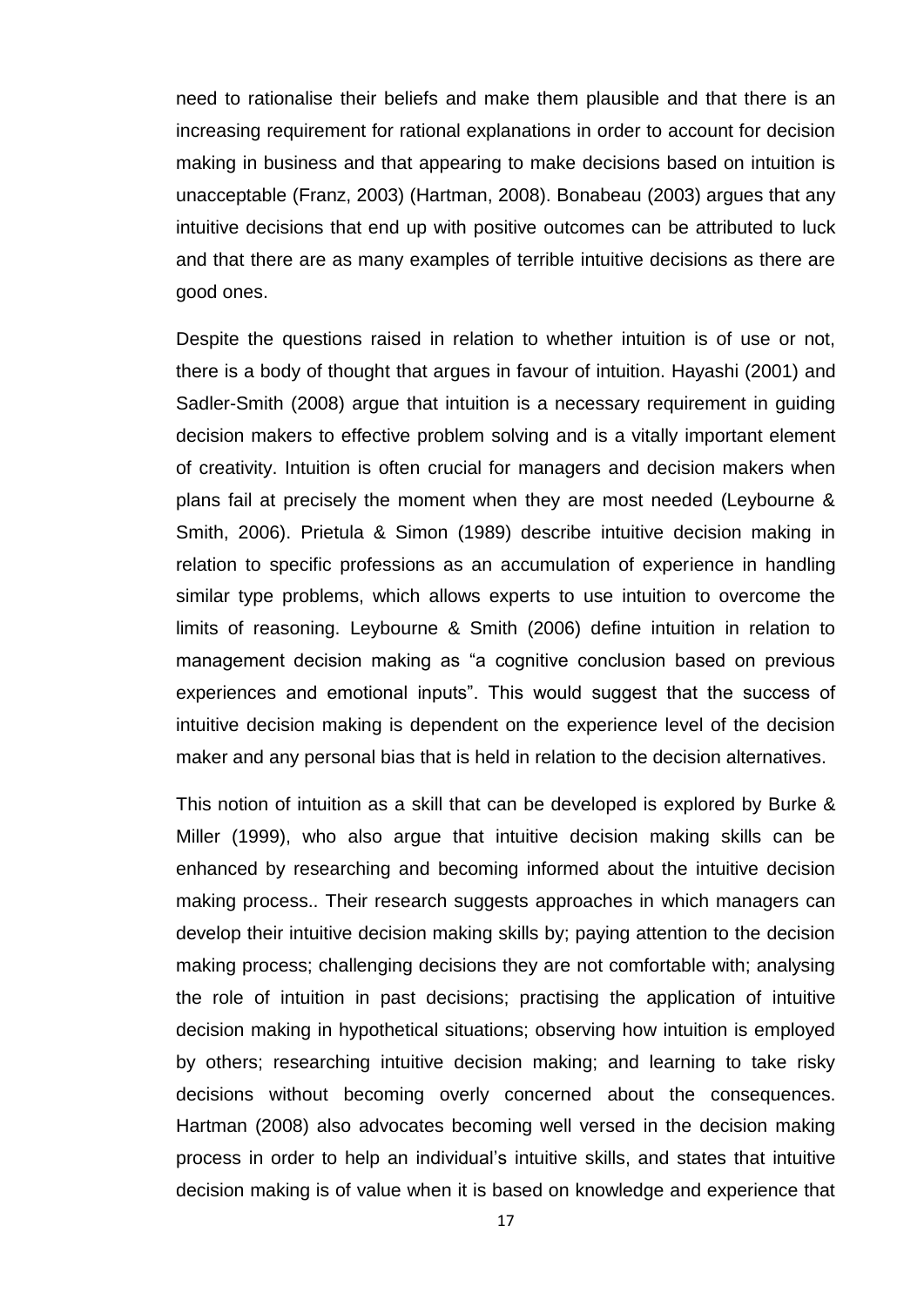has been gained through assessing and interpreting similar situations. Philips et al (2004) argue that expertise and intuition are not developed through experience alone. According to Sadler-Smith (2008), intuition and expertise is gained through a compression of prior knowledge, learning and experience, into a capability to respond in ways that do not appear to use an overt rational reasoning process.

# <span id="page-22-0"></span>**2.5.2 Limitations of intuitive decision making**

While intuition can be developed in management, decision makers who rely too heavily on their intuition can ignore relevant facts when it is imprudent to do so (Sauter, 1999). Decision makers should not confuse intuition with a hope that the outcome they favour most will occur. It is not uncommon for decision makers to project their own conscious or unconscious process onto a situation, thereby transforming the reality of the scenario so that it will fit with what they would like to be true rather that what is actually true (Agor, 1989). The development of an individual's intuition and decision making skills is restricted by cognition (Schwenk, 1984). Prietula & Simon (1989) discuss three limits on a person's ability to achieve expertise in a certain knowledge area; the *limit on attention* recognises that people can have difficulty in focusing their mind on a topic, and that serious matters require the undivided attention if the decision maker is to make a sound choice; the amount of information a person is able to store and refer to is known as *the limit to working memory*, the brain can only hold so much information, and this can be restrictive in the development of a person's intuition; *the limit on long-term memory* is in reference to how a person is likely to forget information stored in his/her long term memory unless it is used regularly.

Campbell et al (2009) also identify cognitive ability as an obstacle to effective use of intuition. They discuss two key obstacles in the human brain to effective decision making, pattern recognition and emotional tagging. Pattern recognition is when decisions are made based on prior experiences and judgements, which can be conducive to ineffective decisions when the brain causes the decision makers to think they have an understanding of seemingly similar situations, when in fact they do not. Emotional tagging occurs when the emotions of a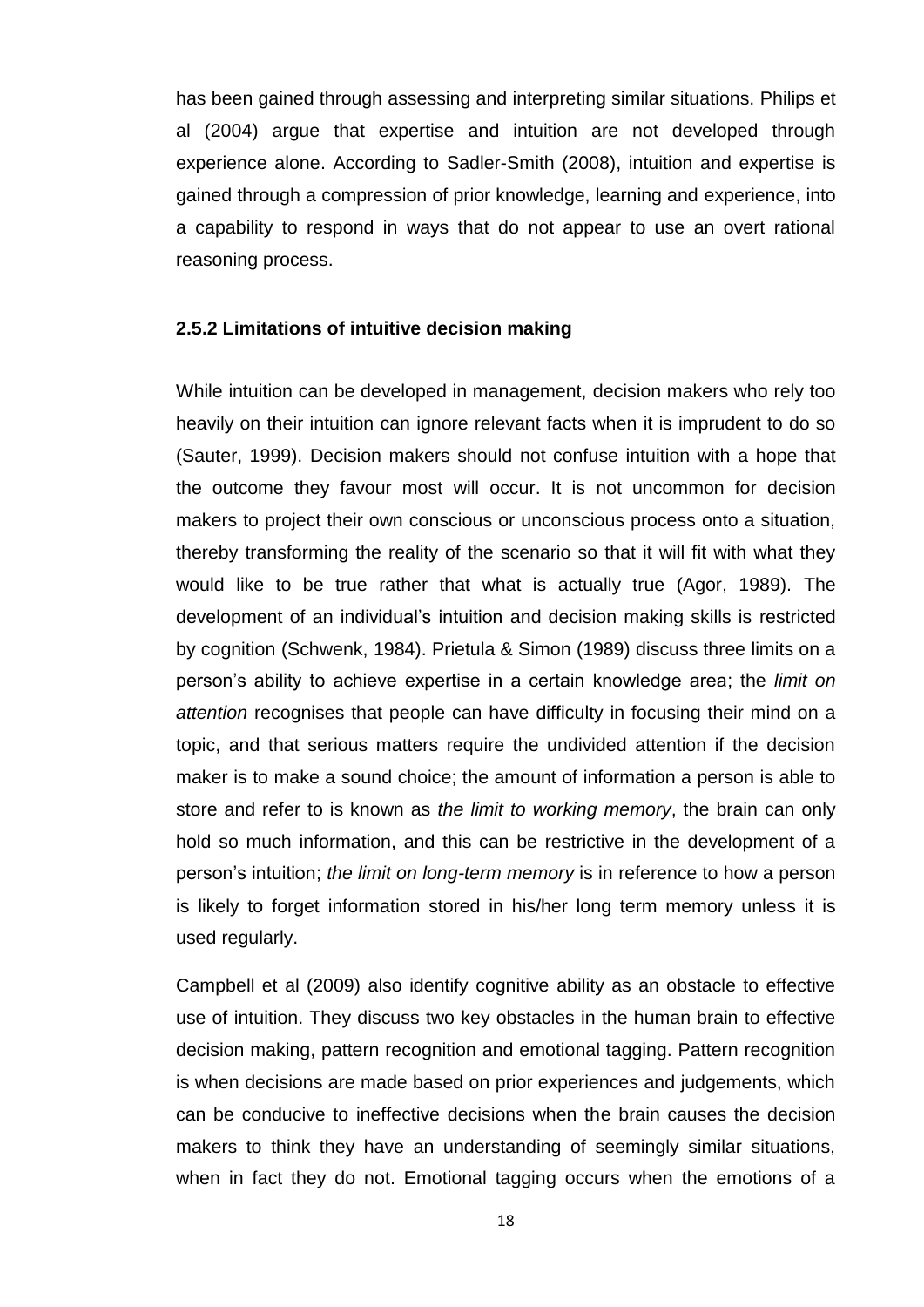decision maker attach themselves to memories that affect the outcome of decisions. While this process generally helps the decision maker to reach the correct resolution in the majority of cases, it can also lead to poor decision making due to a subconscious bias that may exist in the mind of the decision maker. Campbell et al further explored the impact of emotional tags on the decision making process and found three "red flag conditions" that distort the decision maker's ability to make an objective decision: the presence of selfinterest, the presence of distorting attachments; and the presence of misleading memories.

#### <span id="page-23-0"></span>**2.6 Summary**

The arguments for and against the use of rational procedures and intuition in decision making are many, and human error certainly remains a factor in both methods. The quality of intuitive decisions would appear to be dependent on the experience of the decision maker, whereas the objectivity of rational decisions remains questionable. According to Gladwell (2005), both intuitive and analytical decision making are appropriate in different circumstances. Successful senior managers do not closely adhere to the rational decision making process, but rely heavily on a combination of intuition and detailed analysis when diagnosing a problem (Isenberg, 1989). Emotion works with reason when it attaches to broad and permanent goals, assuring that action will not be narrowly conceived. It works against reason when it rushes decisions and restricts the range of possibilities and consequences that receive consideration in the decision process (Simon, 1997). Elbanna et al (2013) propose a model for decision making that incorporates both the rational decision process and the intuition of the decision maker (see figure 2). This model incorporates the range of variables that can have on effect on an individual's intuition, combined with rational analysis. In this model, it is suggested that intuition can assist in bridging the gaps in rational analysis that arise from environmental uncertainty and incomplete information.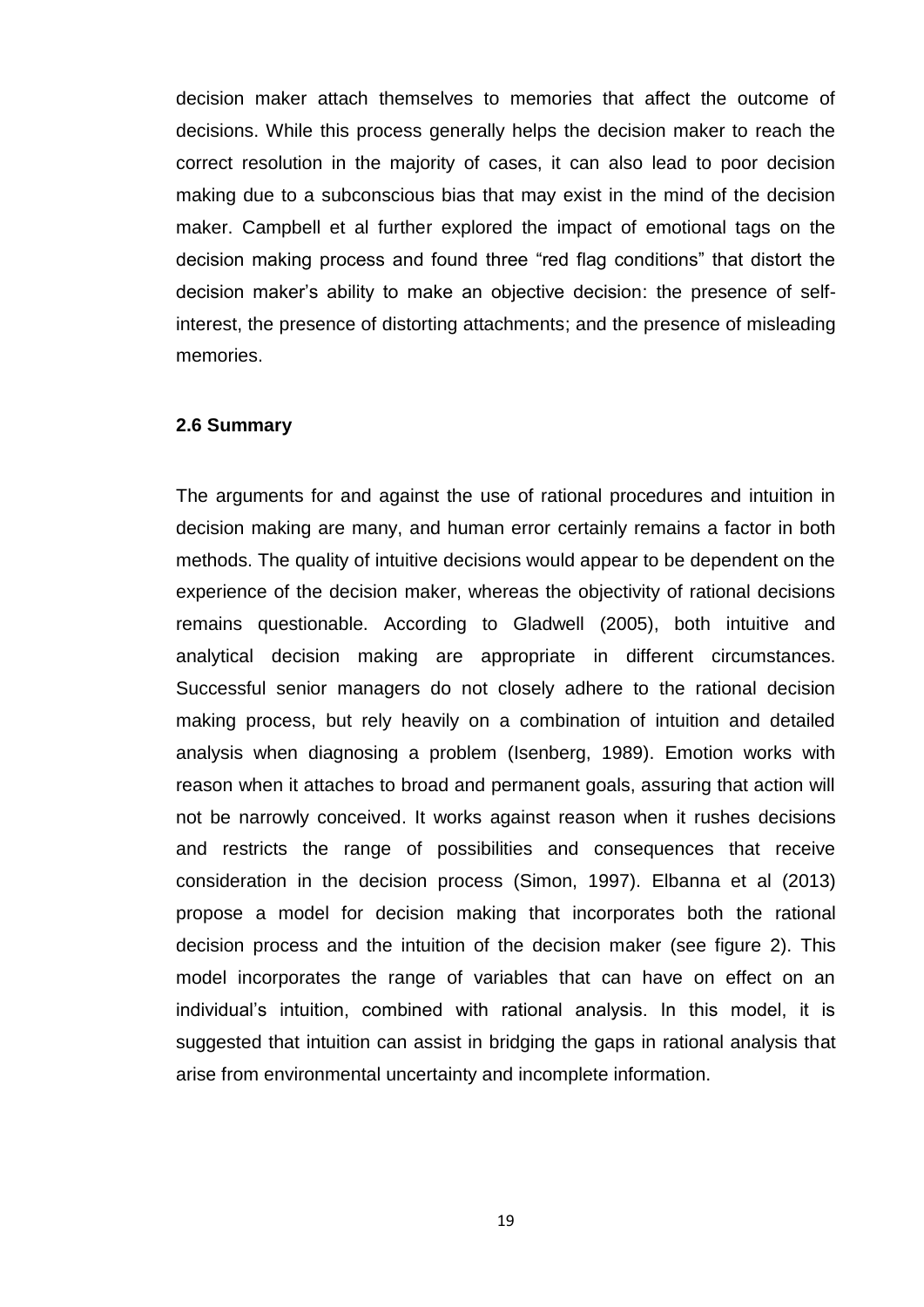

Figure 2; Decision making incorporating rationality and intuition. Source; Elbana et al (2013).

Is the combination of rational decision making and intuition applicable to the project selection process in the residential property market? Kumar Dey (2006) argues that while intuition should be used in conjunction with rational decision making, judgement should only be considered following a holistic rational approach that carefully analyses the consequences of the alternative options that are available. Many researchers argue the merits of combining rationality and intuition in decision making, and it would seem prudent for residential property developers not to make project selection decisions without considering both approaches.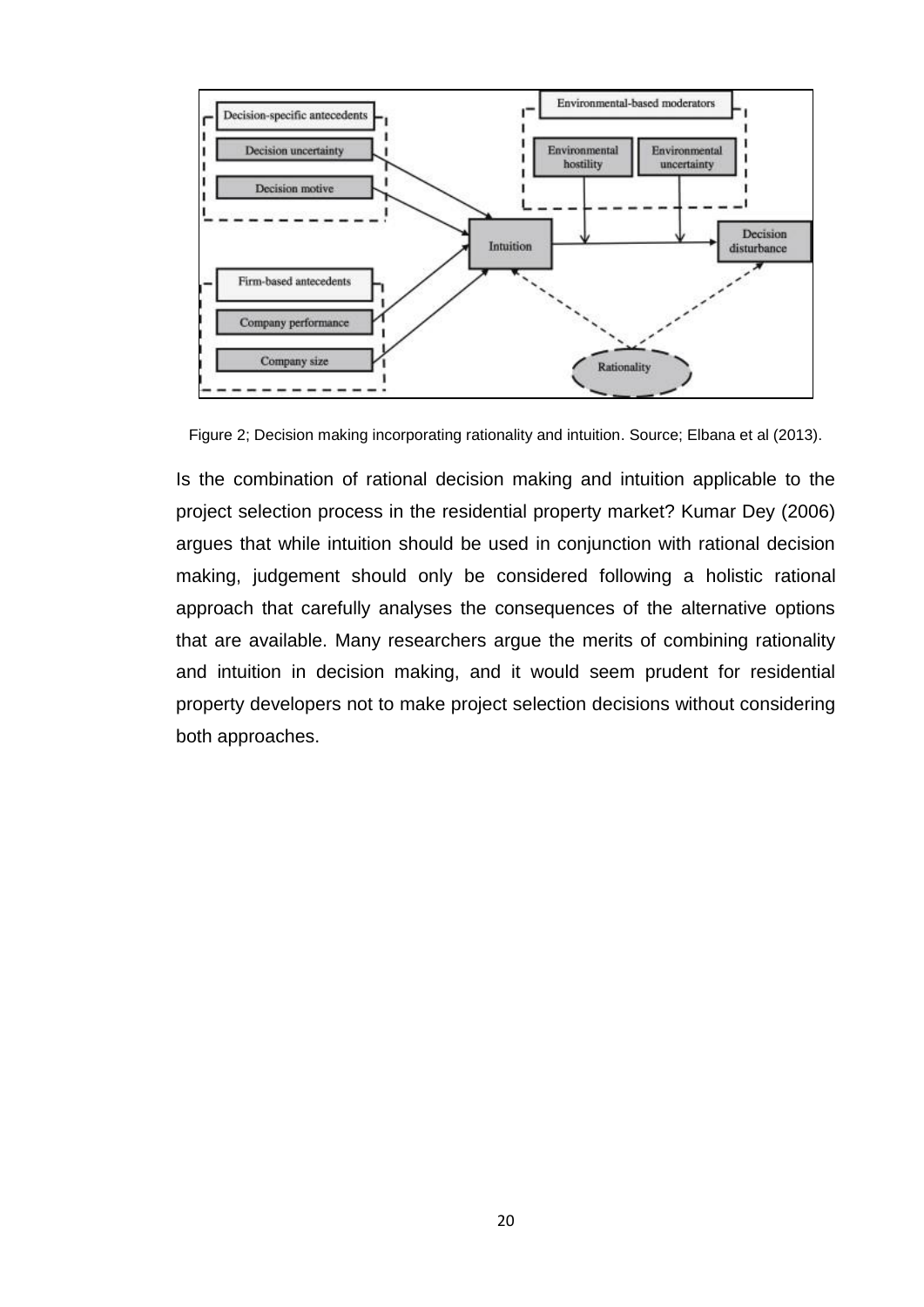### <span id="page-25-1"></span><span id="page-25-0"></span>**CHAPTER 3 - RESEARCH METHODOLOGY**

#### **3.1 Introduction**

The goal of this study is to explore how residential property developers in Ireland make project selection decisions and to determine whether or not intuition has a role in these decisions. To achieve this aim, an exploratory case study has been carried out on M.A. Ryan & Sons Ltd. The literature review formed the basis for the research design, and it is hoped that the research conducted will be useful in analysing how intuitive decision making can impact project selection.

#### <span id="page-25-2"></span>**3.2 Research Design**

In order to establish whether or not intuition is beneficial in the project selection process in property development, an exploratory case study on decision making within M.A. Ryan & Sons has been carried out. The study, consisting of three projects completed by M.A. Ryan & Sons, was undertaken in order to give a reasonable overview of the decision making techniques used in the project selection process by the company. The literature review outlines three main schools of thought in relation to how decisions are made: using predetermined rational analysis processes; using intuition; and using a combination of both. This made the selection of projects for the case study straightforward. The first development included in the case study was the construction of five industrial units in Limerick City. The decision by M.A. Ryan & Sons to select this project was based purely on the predetermined rational analysis carried out, whereas the second project included in the case study, the development of eighty one residential units in County Limerick, was selected using a combination of both rational analysis and intuition. The third project included in the case study was the purchase of development land in a popular seaside resort in County Clare, which was selected almost entirely on the basis of the intuition of senior management rather than using the accepted rational processes that existed.

The research strategy consisted of analysing these three entirely different projects with their varying results. Although the risks and potential rewards for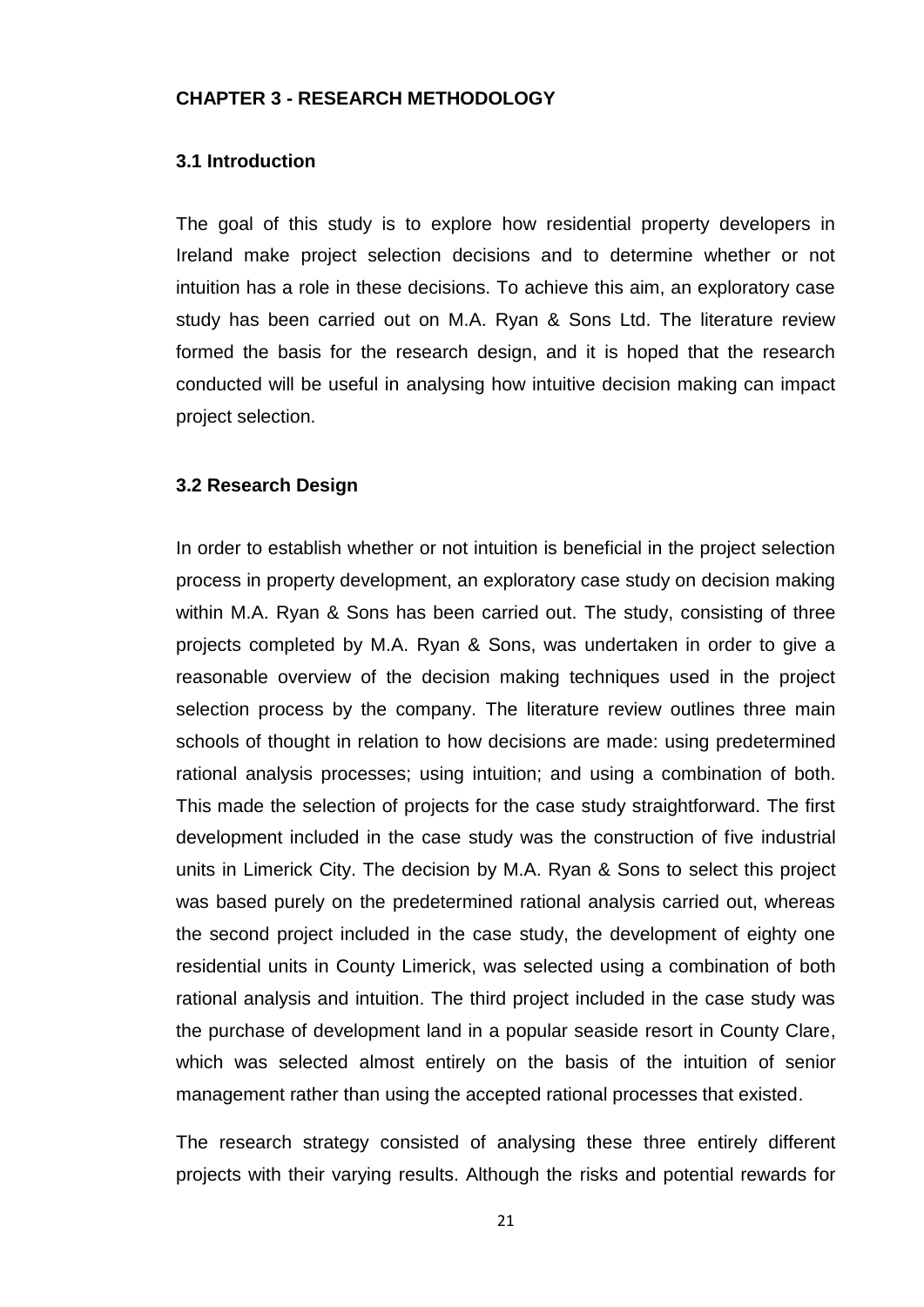each project differed greatly, the projects were deemed suitable for inclusion due to the decision making techniques that occurred throughout the project selection process. To help reduce the contextual differences in the manner in which the projects were executed, each project selected for this study was carried out during a period of sustained growth for the construction industry in Ireland. Despite the prosperity that existed in the Irish property market at the time, the decisions made by M.A. Ryan & Sons throughout the project selection process contributed to the entirely different outcomes that occurred for each development.

# <span id="page-26-0"></span>**3.2 Data Collection**

The literature review provided a guide as to how the collection and analysis of data should be carried out. Yin (2004) describes how multiple cases within a study can have contrasting results for predictable reasons that have been identified through a thorough literature review. A qualitative approach to data collection was deemed most suitable due to the size and nature of the organisation in question. The primary method of data collection was through a desktop survey of the project files, as access to information was never an issue.

The project files provided a wide range of documents (letters, feasibility studies, progress reports, decision analyses, architectural drawings, legal documents, photographs, sales letters, and planning files) and archival records (minutes of meetings, correspondence with auctioneers, letters from purchasers and vendors, schedules, memorandums, and development budgets) which provided a chain of evidence that maintained a link with the research question and research objectives throughout.

Aside from the desktop survey, informal face to face interviews were conducted with a company director who was readily available to clarify any issues that arose. One instance where clarity was sought on documentation recovered in the project files was when the decision analysis documents for each project were located. These key documents formed a large part of the study and outlined how project selection decisions were being assessed. The decision analysis process used for project selection by M.A. Ryan & Sons is straightforward, and involves generating the potential positive and negative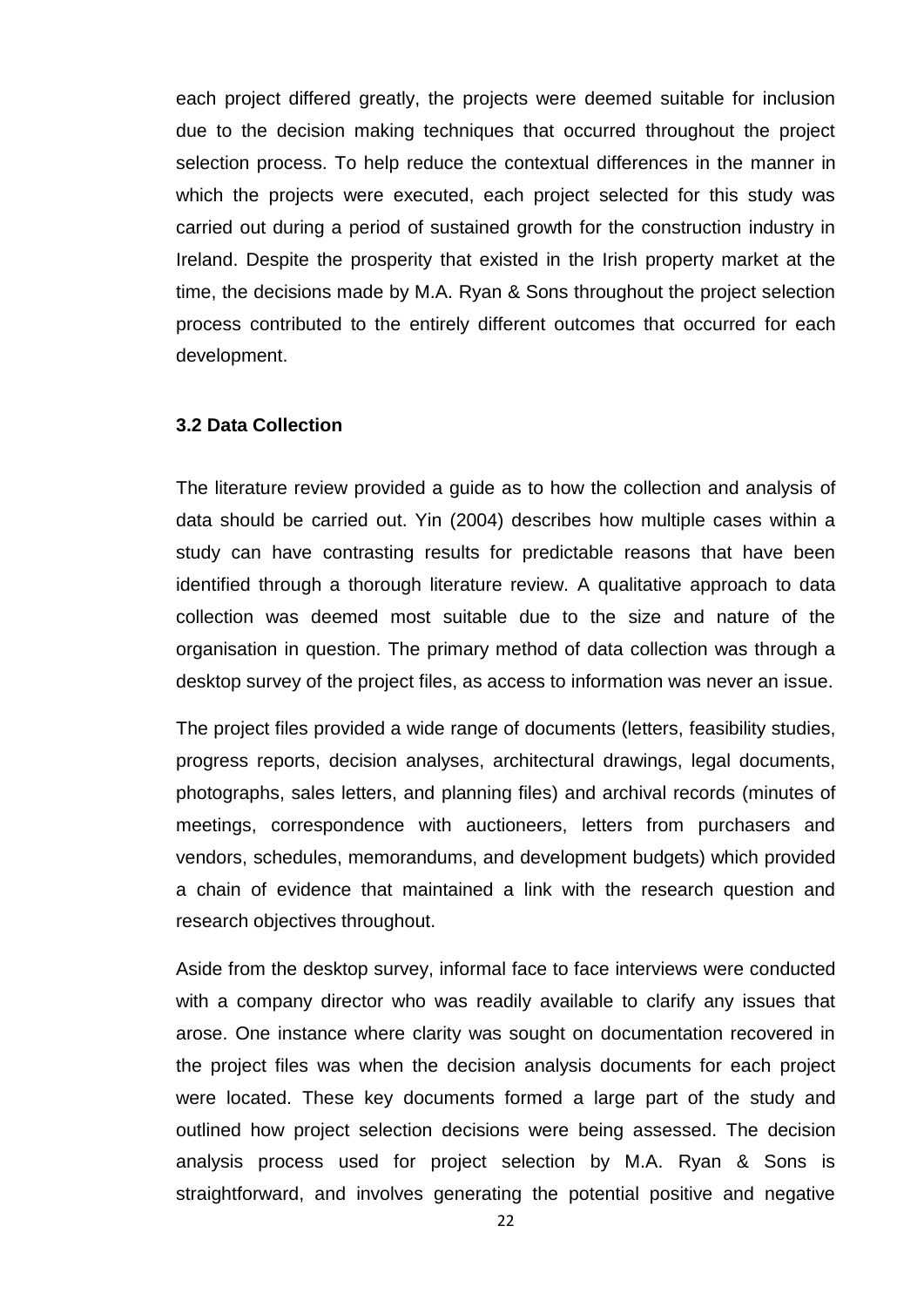factors that can impact on the success of the proposed development and assigning weightings based on their importance to the overall decision. Despite the simplicity of the weighting system, there were a wide variety of supporting documents that needed to be scrutinised. When explanations could not be found in the project files for the positive and negative consequences of each development that were listed in the rational analysis, informal interviews were conducted to ensure clarity.

#### <span id="page-27-0"></span>**3.3 Limitations of the case study**

The benefits of intuition and rational analysis in project selection are measured in this case study against the commercial success of the project. Measuring success in this way is problematic as there are clearly a variety of factors that can influence the profitability of a project. Despite this, the study looks at how decision making impacted on the project selection process and whether intuition is beneficial in selecting potentially successful projects or whether it clouds the judgement of decision makers, thereby increasing the likelihood of project failure. Two additional key limitations of case studies as described by Schell (1992) are the bias of the researcher and the lack of a basis for generalisation, particularly when the case focuses on one project or one organisation. As an employee of M.A. Ryan & Sons, self-delusion and bias were guarded against throughout the duration of the study in order to try to remain as objective as possible when analysing the findings, however it is accepted that complete impartiality is rarely achieved. This case study focuses on three projects within one company which means that the results cannot be made applicable to the entire property development industry in Ireland, but it is hoped that the results could form the basis for future research that could possibly encompass a greater range of projects than those included in this study.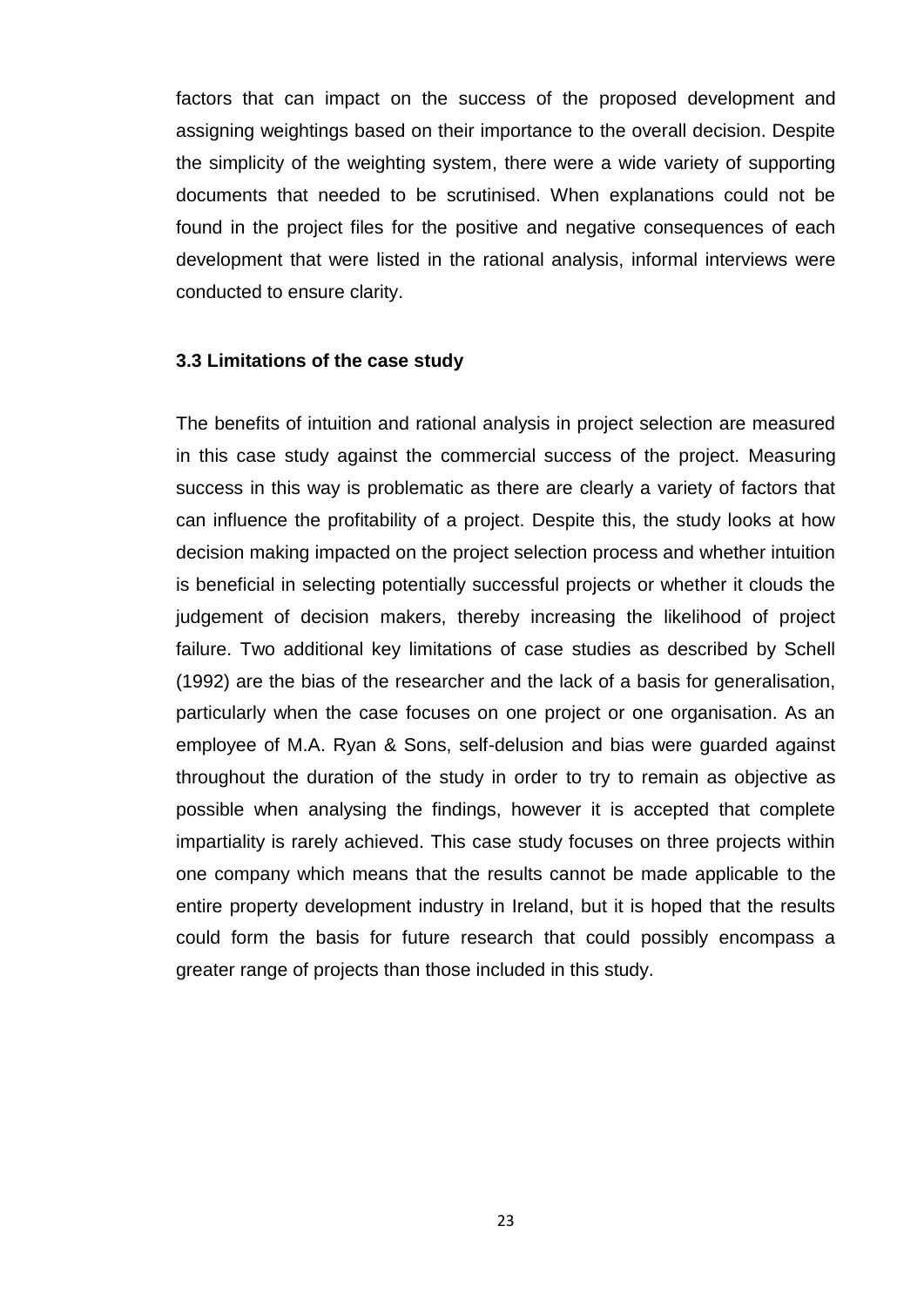# <span id="page-28-1"></span><span id="page-28-0"></span>**CHAPTER 4 - DECISION MAKING IN M.A. RYAN & SONS**

# **4.1 Introduction**

This chapter will examine the decision making that led to the selection of three projects by M.A. Ryan & Sons. The three projects that have been chosen for this study are: the construction of five factory units in an industrial estate in Limerick City; the purchase of development land in a popular seaside resort in County Clare; and the construction of eighty one mixed residential units in County Limerick. The rational decision making process used for project selection by M.A. Ryan & Sons is straightforward, and involves generating the potential positive and negative factors that can impact the success of the development and assigning weightings based on their importance to the overall decision. Along with the decision making in the project selection process, the outcome of the projects will also be discussed.

# <span id="page-28-2"></span>**4.2 Industrial development in Limerick City**

M.A. Ryan & Sons relied heavily on their standard rational decision making method when choosing to purchase land in an industrial estate in Limerick City in July, 1999. Figure 3.0 (below) outlines the factors that were taken into consideration during the process. The positive aspects of the proposed project are listed in the left hand column and the negatives on the right. Each positive and negative factor was then assigned a weighting based on their potential importance to the success of the project.

| <b>Galvone Land Purchase</b>                 |    |                                           |                |
|----------------------------------------------|----|-------------------------------------------|----------------|
|                                              |    |                                           |                |
| <b>Positive</b>                              |    | <b>Negative</b>                           |                |
| Low site purchase cost                       |    | 3 Location - very near Southill           | 2              |
| Planning Dept. favours planning for 5 units  |    | $3$ History of burglary in the area       | $\overline{2}$ |
| Land is zoned industrial                     |    | $2$ Several idle units in the estate      |                |
| Favourable developers budget                 |    | 2 Many factory units for sale in Limerick | $\overline{2}$ |
| Land is serviceable                          |    | 2 Almost at full construction capacity    |                |
| Easy construction, mostly one sub contractor |    | 3 Profit margin lower than house building |                |
| Total:                                       | 15 | Total                                     | 9              |

Figure 3: Positive/negative aspects of the proposed industrial project in Limerick City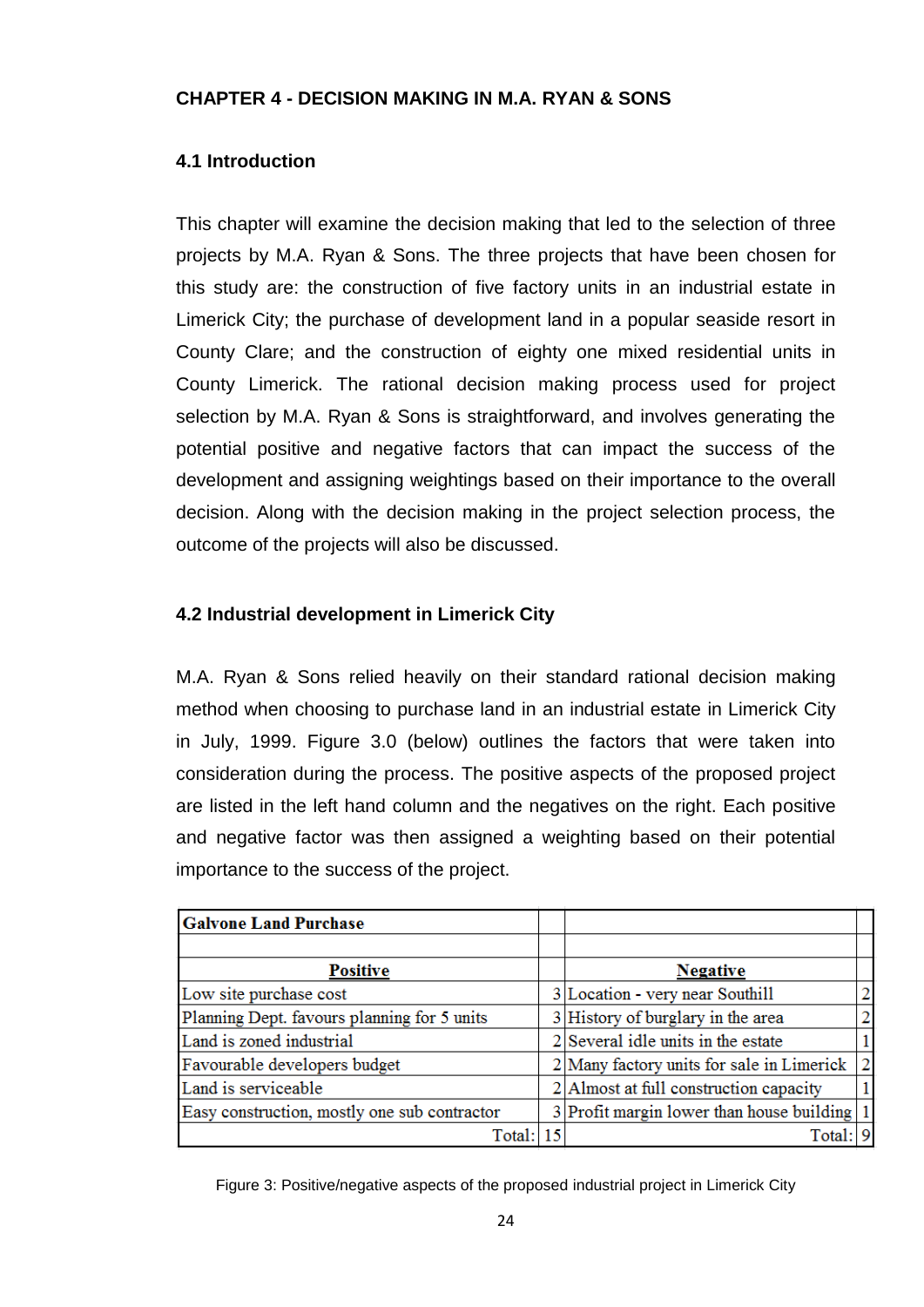The major attraction to this project from M.A. Ryan & Sons perspective was the low cost of the development land. The land owner in this instance seemed unaware of the potential of the site and agreed to sell the land for £51,300, apparently without looking for other bidders. The low cost of the land was given a weighting of 3 due to its direct association with the potential profitability of the project. During pre-planning meetings with Limerick City Council, senior planning officials indicated to M.A. Ryan & Sons that the council would look favourably on a planning application for five factory units. This was deemed highly important and was also assigned a weighting of 3 as it removed much of the uncertainty of whether planning would be approved for the site. Similarly the land was zoned industrial which added to the likelihood of receiving planning permission, and was given a weighting of 2. Prior to each development, a developers budget would be completed that would assess the profitability of the venture. The developers budget for this particular project anticipated that the project would be lucrative should all of the units sell, and this was given a weighting of 2. That the land was serviceable was given a weighting of 2. Serviceable in this context means that there was ready access to foul and surface water sewers, water mains, electricity and telecommunications networks. Finally, the ease of construction was assigned a weighting of 3. Prior to this project, M.A. Ryan & Sons had been strictly house-builders and had no experience in constructing industrial units, but the simplicity with which the substructure and the structural frame could be constructed was considered an additional incentive to carry out the project.

Several of the potentially negative consequences related to the possibility that the units, if constructed, would not sell. The site in question is in an undesirable part of Limerick City, in an industrial estate that already had a number of vacant units. These factors were given weightings of 2 and 1 respectively due to the anticipation that the factory units proposed were to be much bigger than the vacant units in the estate and it was hoped that the quality of the new units would compensate for the location. The history of burglary in the area was given a weighting of 2 as the company had experienced theft during a previous project in the vicinity which proved disruptive to the project schedule. That there were a large number of factory units for sale and under construction in Limerick was assigned a weighting of 2. Although the new units would face stiff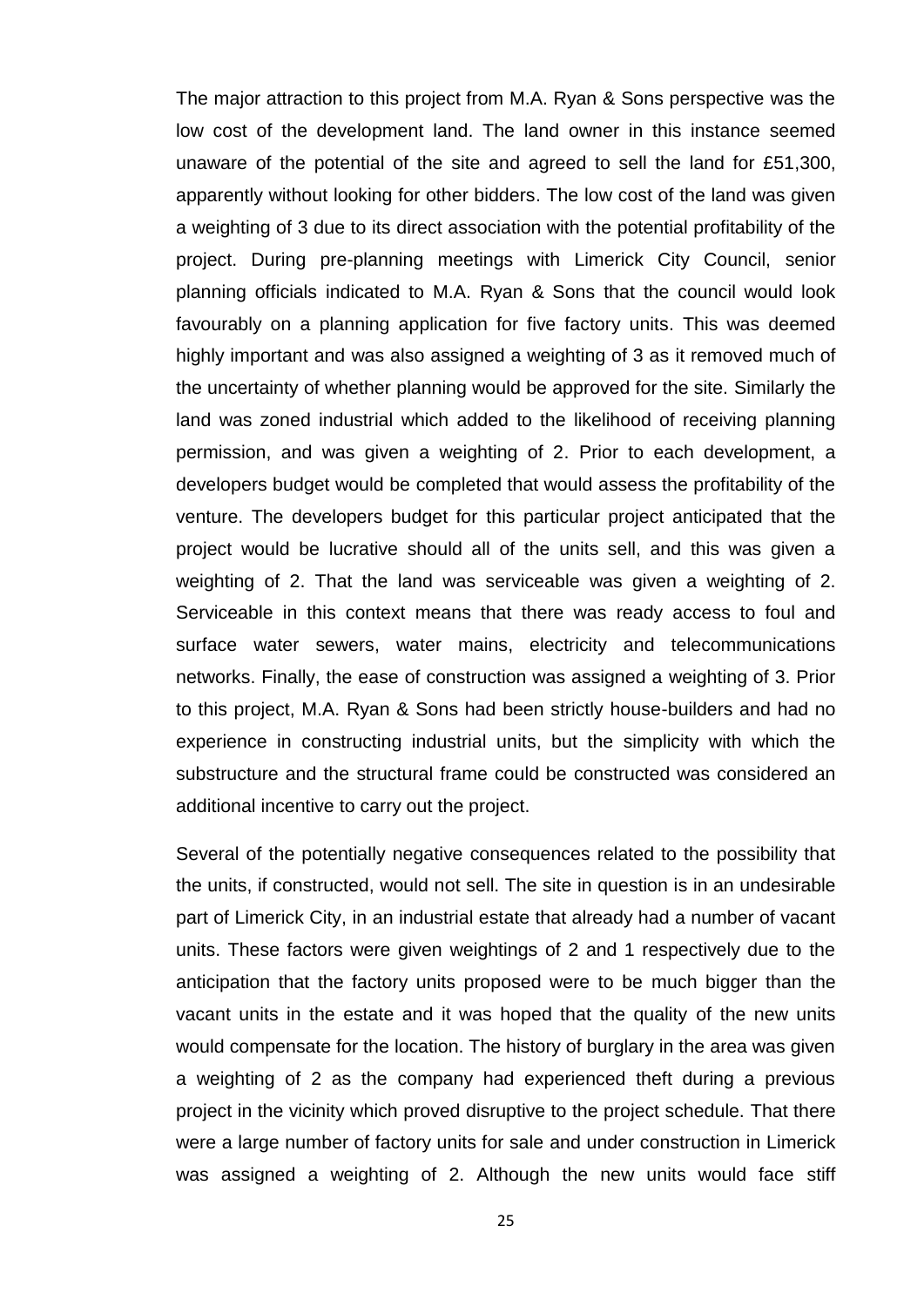competition to sell from others in the city, they could be sold at a much lower price due to the low purchase cost of the site. A potentially negative aspect of the project was that the company was working at full capacity the time, which was given a weighting of 1. A large residential development was being constructed concurrently and it was feared that there may have been inadequate resources available to complete both projects simultaneously. The profit margin for the construction of residential property at the time was much higher than for industrial property, however the company did not consider this a major problem and was given a weighting of 1.

#### <span id="page-30-0"></span>**4.2.1 Outcome of the development**

M.A. Ryan & Sons bought the site for £51,300 and proceeded with the development of five factory units. While planning permission was granted in 1999, construction did not commence until 2003. Although the units were advertised at cheaper rates than similar properties in Limerick City, they did not sell initially. Three of the five units were sold in 2007 and 2008, covering the cost of the project and making a very marginal profit. At present, M.A. Ryan & Sons still own the two remaining units, one of which is rented and the other remains vacant. The lack of success experienced in this project could be attributed to flaws within the rational decision making process used in the project selection process. One of the limitations of rational decision making processes as discussed by Zionts (1979) is that it is assumed that the decision maker knows all of the alternatives or consequences. The rational decision making process used in selecting this project is severely limited by its subjectivity in that the decision maker can only generate a limited amount of potentially negative and positive consequences and is likely to overlook a number of factors that should be considered during the selection process.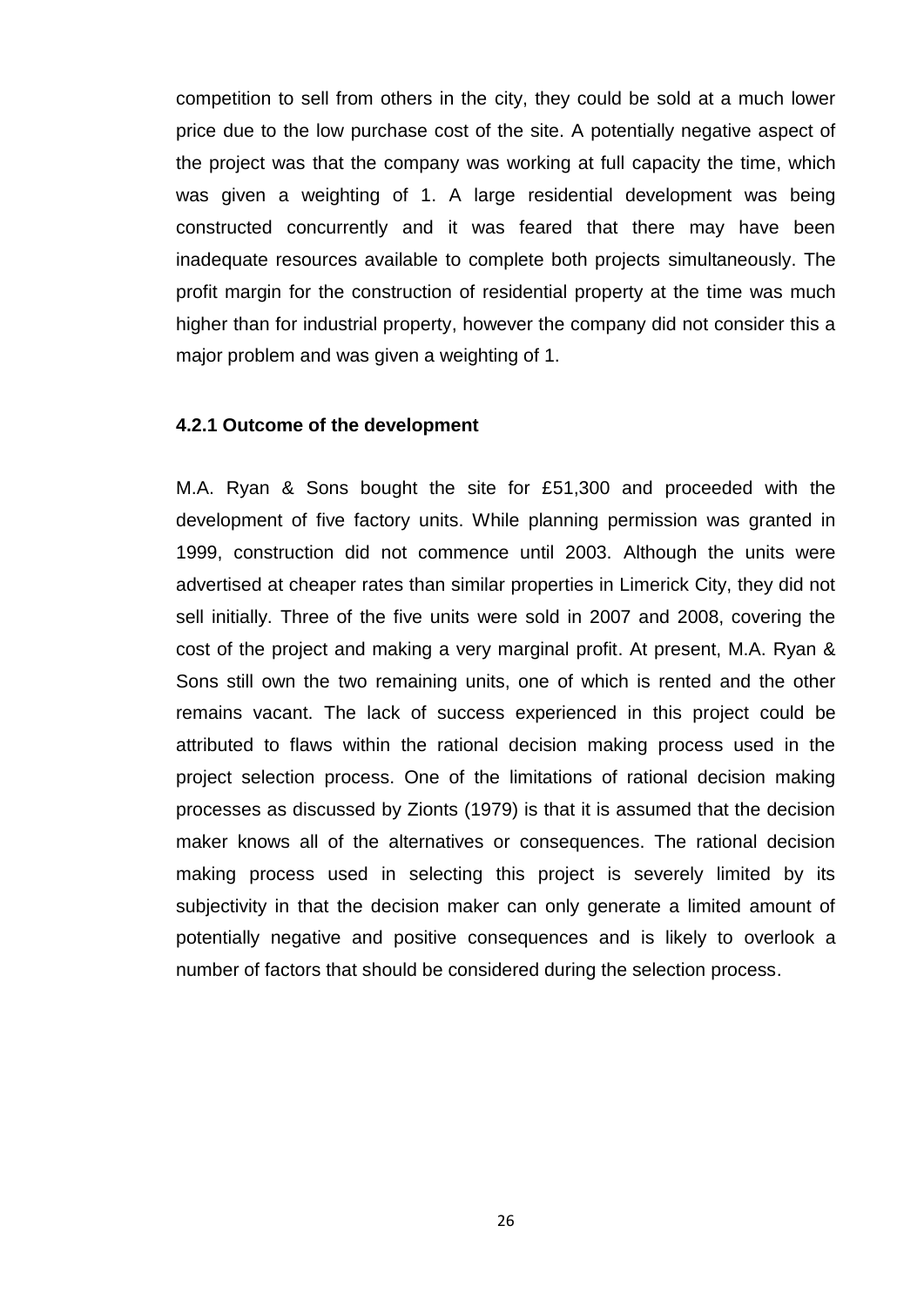# <span id="page-31-0"></span>**4.3 Residential development in County Limerick**

M.A. Ryan & Sons followed established convention in 2003 when choosing whether or not to purchase development land in a much sought after area in County Limerick. Figure 3.1 (below) outlines the factors that were taken into consideration using the same rational project selection process as the one used for the purchase of land in the industrial estate in 1998.

| <b>Annacotty Land Purchase</b>         |                                           |                |
|----------------------------------------|-------------------------------------------|----------------|
|                                        |                                           |                |
| <b>Positive</b>                        | <b>Negative</b>                           |                |
|                                        |                                           |                |
| Need work - Dooradoyle nearly finished | 3 Duplex units may not sell outside city  | 3              |
| Site has full planning permission      | 3 Problems with sewer connection          | $\mathbf{3}$   |
| Relatively low cost per unit           | $2$  Poor ground conditions               | $\overline{2}$ |
| Purchase cost spread over 12 months    | 1 Overhead high voltage electricity lines |                |
| No initial borrowings required         | $2$ Infill site, disruptive neighbours    |                |
| Well established residential location  | $2$ Awkward planning permission           | $\overline{2}$ |
| Total:                                 | Total:                                    | 12.            |

Figure 4: Positive/negative aspects of the proposed residential project in County Limerick

In this instance, the outcome of the rational decision making process was by no means as straightforward as it had been previously. In 2003 M.A. Ryan & Sons were approaching the end of a significant five-year residential property development in another part of County Limerick. This project had required a substantial capital outlay for new plant and equipment and the company had established a skilled workforce who were familiar with their on-site operations. Keeping this workforce and plant/equipment employed had a significant bearing on the decision to initiate the new project in question, and this was given a weighting of 3. The site had full planning permission for eighty one mixed residential units (i.e. 2,3 & 4 bedroom houses) which was considered an extremely important factor due to the cost and uncertainty that could be incurred during the planning application. The land was valued at €3.3 million, which was relatively low considering the price of development land at the time. At this purchase price, the site cost per unit was an average of €40,740.74. Considering the potential to sell the units for approximately  $€170,000$  for an apartment and €350,000 for a detached house, this seemed an exceptionally good deal and was given a weighting of 2. In order to incentivise the deal, the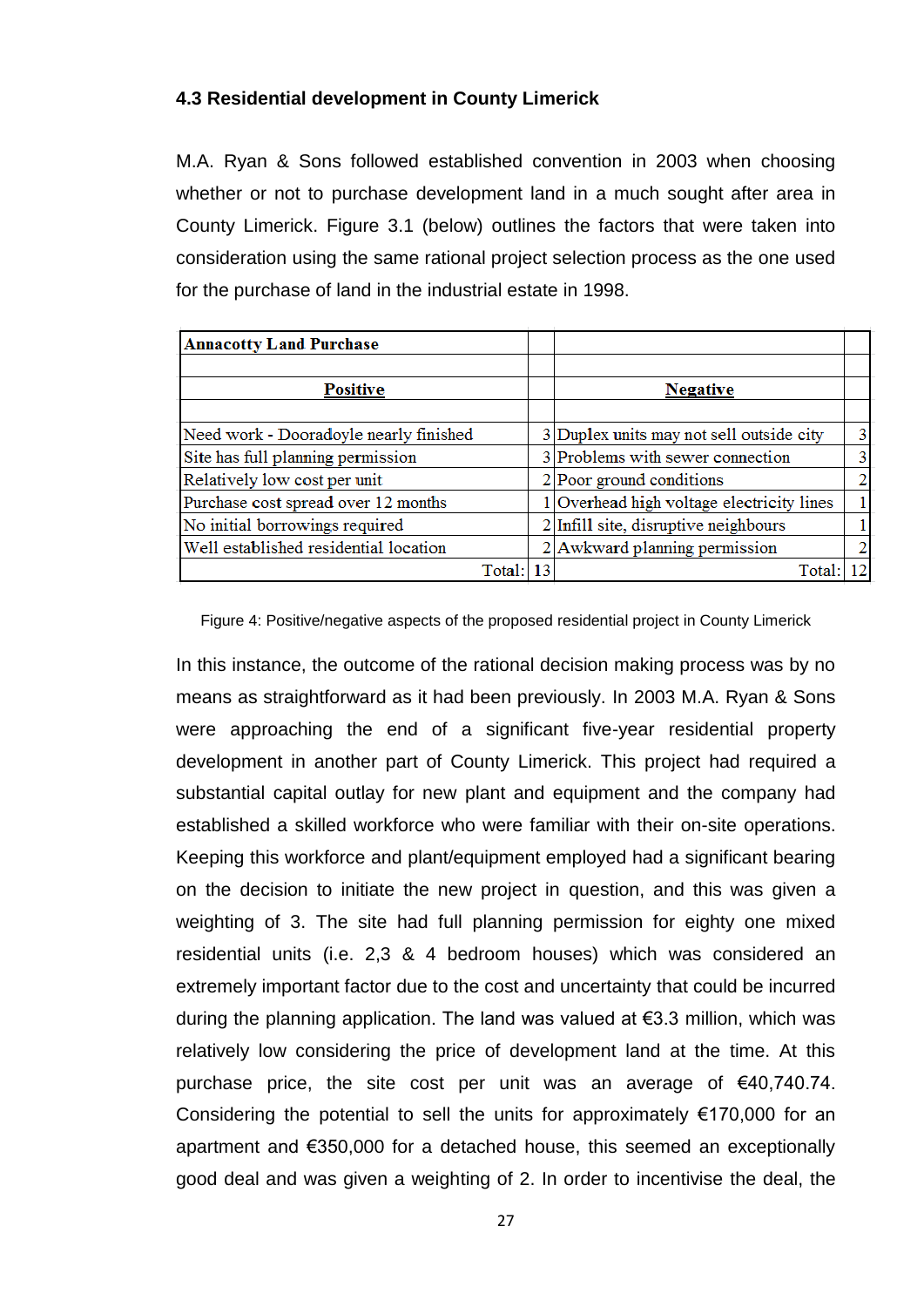vendor had offered to spread the purchase cost of the land over twelve months, a factor which was given a weighting of 1. More importantly, the company had considerable retained profits from previous developments and did not require initial borrowings to finance the purchase of the land or the first construction phase of the project. The location of the proposed new project was deemed important and given a weighting of 2. The site was in a much sought after residential area with no social problems and within close proximity of schools, shops, cinema and the University of Limerick. These were considered strong selling points for any potential new development.

Despite the potentially positive aspects of the development, there were a number of negative factors to contend with, the most important of which was the possibility that duplex units would not sell in a suburban area. The planning permission consisted of forty two duplex units (an apartment beneath a two storey maisonette), five terraced units, twenty semi-detached units and fourteen detached units. It was unusual at the time for such high density developments to be constructed outside the immediate city environs, and there were serious concerns that the duplex units would not sell so far away from the city centre. This, along with another major problem regarding the sewer connections was given a weighting of 3. The issue in relation to the sewer connection surrounded the ownership of the sewer. The sewer had been constructed by a developer who had constructed the adjoining estate, which posed a real dilemma as to whether M.A. Ryan & Sons could connect to into this sewer as required by the conditions of the planning permission. One option was to wait for the local authority to take the adjoining estate in charge, which would allow M.A. Ryan & Sons to connect to the sewer for a nominal charge. However, this option was unrealistic as the taking in charge process can take years. The alternative was to negotiate with the adjoining developer for the sewer connection which could have cost up to €400,000. Another difficulty to be considered was in relation to the poor, swampy ground conditions that were present on site, which was given a weighting of 2. A weighting of 2 was also assigned to the fact that the site itself was an infill site, meaning that it was bordered on all sides by other housing estates and properties, many of whom had objected to the planning application and were deemed likely to be as disruptive as possible to the progress of works. The existing planning permission that was granted for the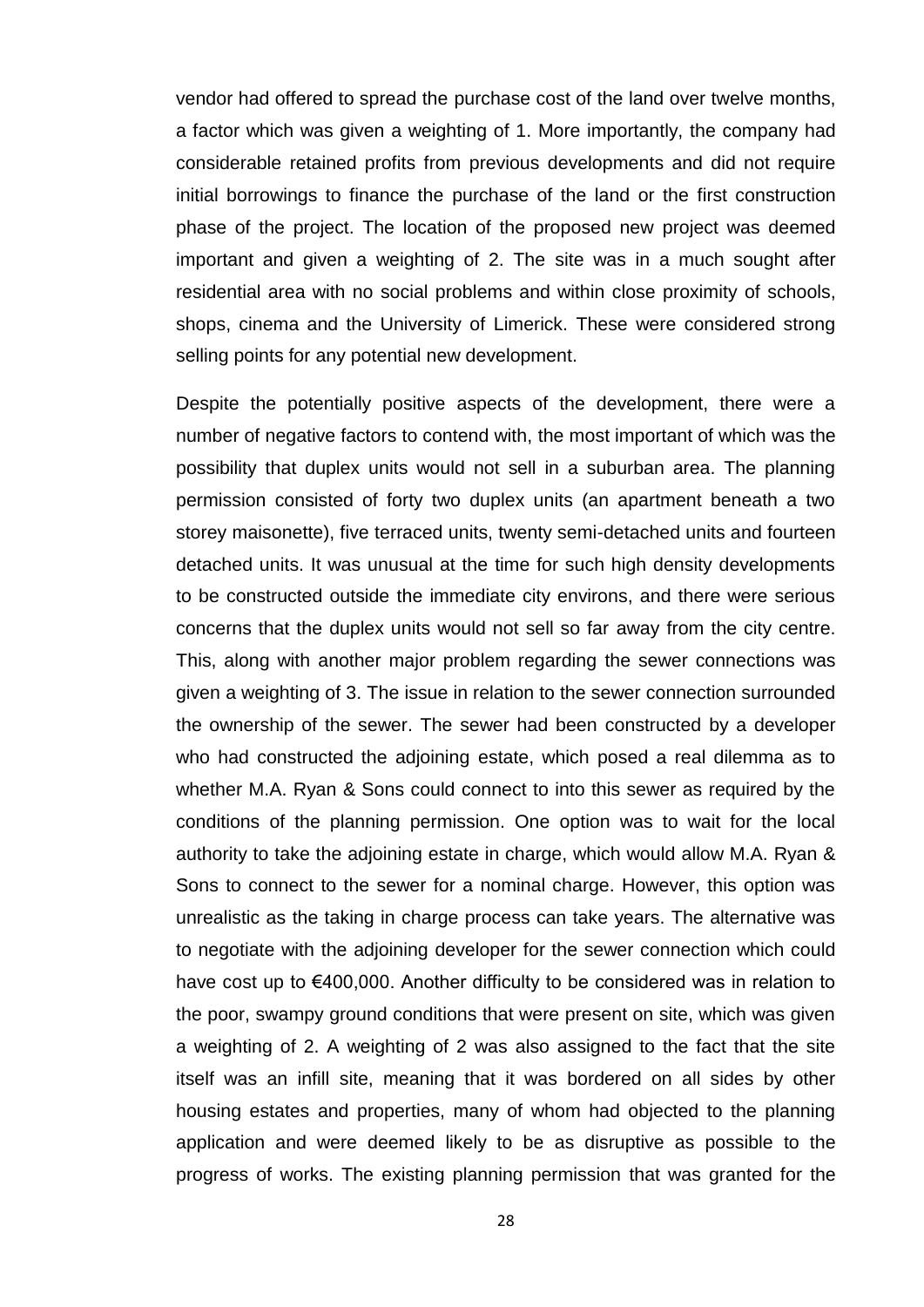development was also considered to be problematic as it contained a number of expensive and difficult construction details, and was deemed reasonably important and given a weighting of 2.

# <span id="page-33-0"></span>**4.3.1 Outcome of the development**

The rational decision making process in relation to this project selection process had proved inconclusive, and a judgement call was required from the decision makers within M.A. Ryan & Sons. Decision makers within M.A. Ryan & Sons describe the nerves and doubts that existed regarding the construction of the duplex units so far from the city centre, but nevertheless there was an overriding feeling that the project was right for the company at the time and would be profitable. The land was purchased for €3.3 million in March 2003, and construction began in February 2004. As it transpired, demand for houses in the area soared and many of the duplex units were sold from plans prior to construction. Legal opinion received by M.A. Ryan & Sons allowed them to connect into the sewer owned by the adjoining developer cost-free, and there was minimal disruption from the neighbouring properties throughout the execution phase of the project. The combination of rational analysis and intuition in selecting this project proved successful, which is supportive of the claims of Kumar Dey (2006) who advocates the use of intuitive decision making following a rational process that thoroughly assesses the consequences of a decision.

# <span id="page-33-1"></span>**4.4 Holiday home development in West Clare**

In 2007, a development site was advertised for sale on the outskirts of a highly popular seaside town in West Clare. At the time, the market for holiday homes in this town and in other Co. Clare resorts was booming and the high levels of demand meant that prices had become extremely inflated. The site in question had scenic views and was close to a golf club, beach, town centre and other amenities. Although it was without planning permission, the land was zoned for residential development. Interest from other property developers in the site was high and bids had already been tabled, the highest of which was for  $\epsilon$ 2.35 million. In order to have a chance of purchasing the site, a bid needed to be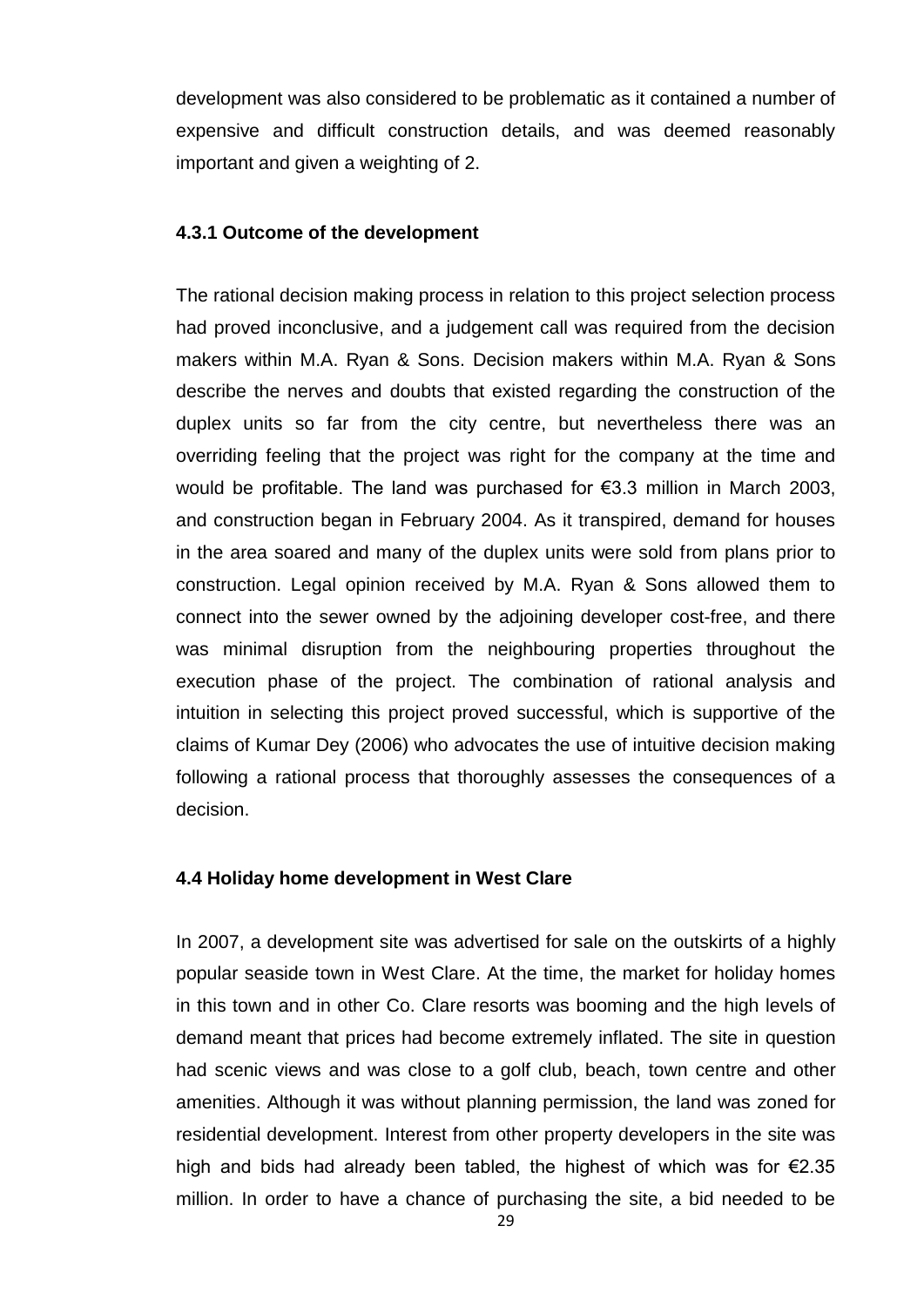prepared quickly and the rational decision making process was not properly adhered to in this instance. The directors of of M.A. Ryan & Sons describe having had a gut feeling that the project would be a massive commercial success due to the high demand for holiday homes and inflated prices that existed in the town.

#### <span id="page-34-0"></span>**4.4.1 Outcome of the development**

Spurred on by the success of other projects and having the purchase price available in retained profits, M.A. Ryan & Sons were eager to develop the site in question. Despite the absence of a rational analysis as to the potential profitability of the project, M.A. Ryan & Sons purchased the site for €2.5 million, not subject to the award of planning permission. In January 2008, a planning application for the development of twenty four luxury holiday homes was submitted. The local authority refused the application on the basis of a lack of suitability for the landscape in question. Since the economic downturn in Ireland, demand for holiday homes has been drastically reduced and house prices in the town in question have fallen dramatically. At present, the site remains undeveloped and M.A. Ryan & Sons are concerned that the land may be re-zoned for agricultural purposes. The hurried nature of the project selection process that led to the purchase of this development land serves as an indication that Sadler-Smith & Shafy (2004) may have been correct in their assertion that where decisions need to be reached quickly in the face of poor information or tight deadlines, decision makers must depend on their judgement and intuition. That said, the intuitive decision making that led to the purchase of this site bears traits of the limitations of intuitive decision making as described by Agor (1989), who noted that decision makers can confuse intuition with the hope that what they would like to be true will transpire.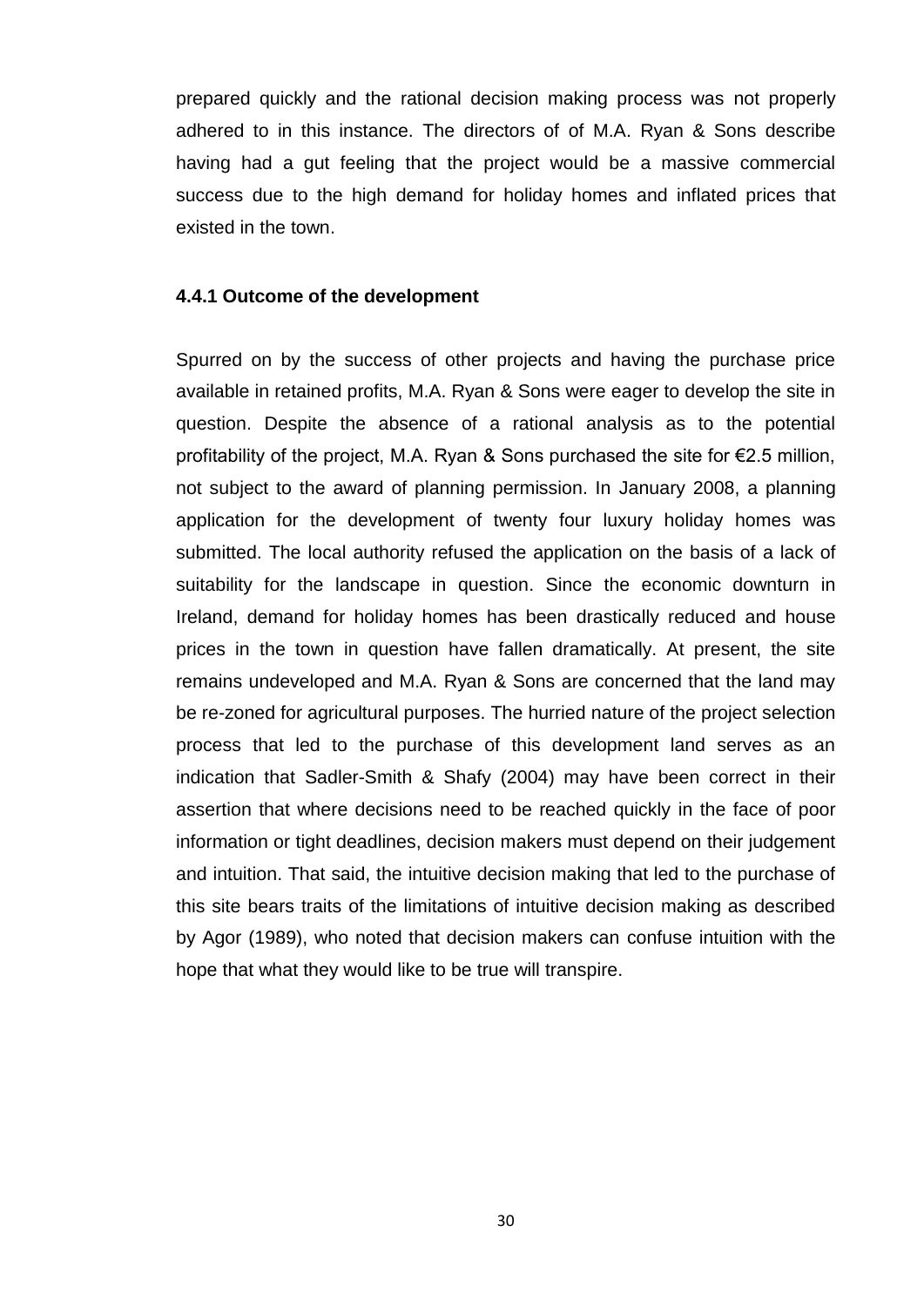### <span id="page-35-1"></span><span id="page-35-0"></span>**CHAPTER 5 - CONCLUSIONS & RECOMMENDATIONS**

### **5.1 Conclusions**

This research paper set out to establish whether intuitive decision making in project selection is beneficial or not and to investigate whether or not intuitive decision making is preferable to using the rational decision making process. To consider these factors, a case study has been carried out on the decision making techniques within M.A. Ryan & Sons and the extent of intuitive decision making in project selection within the organisation. Following the case study, it remains difficult to state definitively whether or not intuition is beneficial in project selection within the residential property development industry in Ireland, but the evidence would suggest that intuitive decision making and judgement do have a role in selecting successful projects.

The decision by M.A. Ryan & Sons to proceed with the development of five industrial units in Limerick City was selected based purely on rational analysis. Although the company recouped their outlay on the project, the profits generated were not as anticipated and two of the five units constructed remain unsold, over thirteen years since their completion. This would suggest that the literature criticising dependence on rational analysis alone has some basis. Likewise, the evidence ascertained from the purchase of residentially zoned lands in a seaside town in West Clare based purely on intuitive decision making has proven reckless. Despite the slight optimism within M.A. Ryan & Sons that the land may be developed at some point in the future, the site in question is currently used for grazing cattle and could possibly be rezoned for agricultural use by the local authority, which would render the project a complete failure. Comparing the projects (the industrial estate in Limerick City and the purchase of land for residential development in West Clare) would suggest that intuitive decision making is not preferable to rational analysis in project selection. Despite the lack of success experienced in both projects, the project where rational analysis was undertaken yielded a far greater return than the project that relied purely on the judgement and intuition of the decision maker.

The residential development project carried out in County Limerick was selected based on a careful rational analysis of the potential issues and outcomes that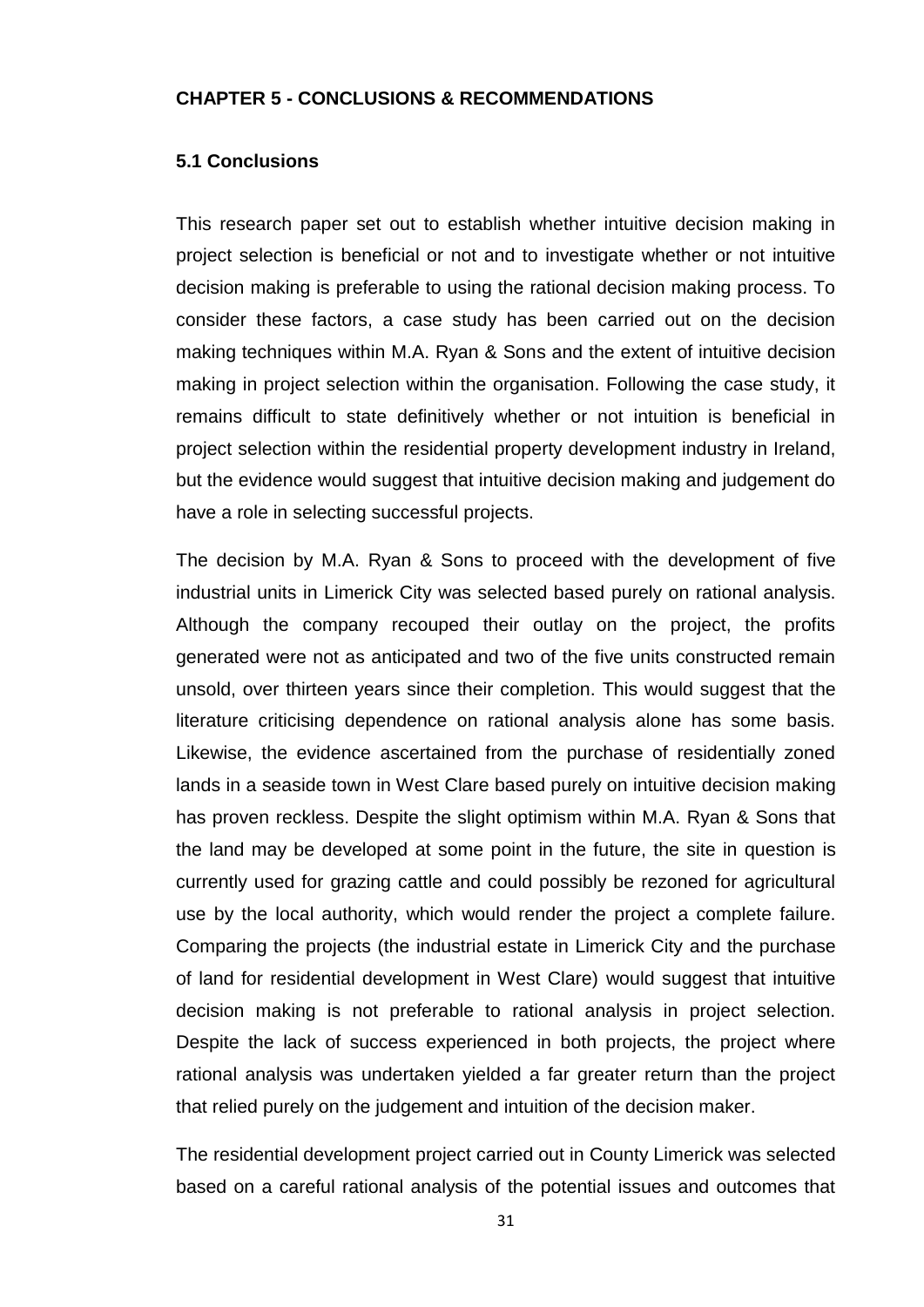could occur combined with the intuition and judgement of decision makers within M.A. Ryan & Sons. The rational analysis in this instance was inconclusive as to whether or not to proceed and a judgement call was required. This project yielded by far the highest percentage return of the three projects that were examined in this case study. Such definitive results would suggest a robust link to the writings of Isenberg (1989) and Elbanna et al (2013), which advocate the use of both rational analysis and intuition in unison rather than in isolation.

Finding strongly in favour of what is written in relation to the benefits of combining intuition and the rational decision making process could be mistaken for proof that such a combination is optimal for project selection in the Irish residential property industry. This 'proof' however is tempered by the fact that this case is limited in its findings by the narrow range of projects examined. Three projects in isolation are unlikely to be an indicator of the benefits or limitations of rational analysis and intuitive decision making in project selection in the entire residential property development market. Analysing the decision making in one company alone is also insufficient in order to make such claims and it is important that the findings of this paper are not overstated. The rational decision making procedure in M.A. Ryan & Sons may be more or less effective than the processes used by other property development companies and the decision makers in other property development companies could possess better or worse intuition than the decision makers in M.A. Ryan & Sons. Despite these complexities and limitations, it is hoped that this paper could form the basis for future research on the role of judgement and intuition in project selection.

# <span id="page-36-0"></span>**5.2 Implications for M.A. Ryan & Sons**

The rational decision making process used by M.A. Ryan & Sons is far from perfect. The process is extremely subjective in that it is reliant on the cognitive ability of the decision makers to generate consequences and assign values to their importance, a weakness which Simon (1997) observed as a trait of all rational decision making processes. Despite this, the rational analysis used by the company in project selection does have similarities to the positive aspects of rational processes as described by Drucker (1967) and Citroen (2011) in that it includes; broadly viewing the alternatives before making decisions, generating a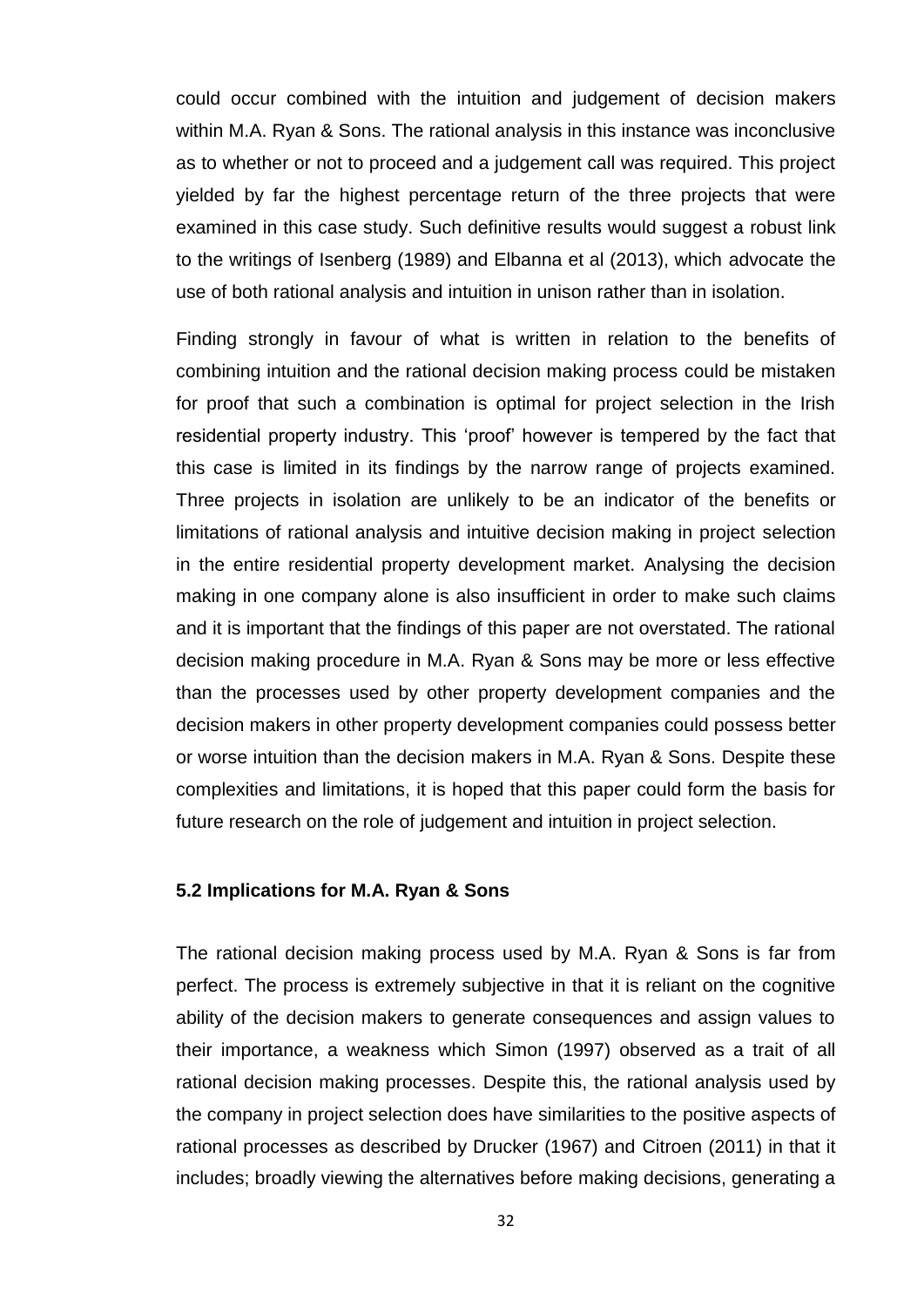range of potential consequences that could occur as a result of selecting the project, and designing a system of values that singles out the option to select (or not select) the project as the optimal decision.

The rational analysis used in project selection by M.A. Ryan & Sons is undoubtedly weak by nature, but does have its merits. The results of this study would suggest that M.A. Ryan & Sons should avoid making purely intuitive decisions in project selection whenever possible. If intuition is to be of use in project selection, it should be in conjunction with a thorough rational analysis of the benefits and potentially negative consequences of selecting the project.

# <span id="page-37-0"></span>**5.3 Recommendations for future research**

One possible direction for future research in the area of intuitive decision making in project selection could be in developing a framework for project selection decisions that would first incorporate an extensive rational analysis followed by the judgement of the decision maker. Such a framework could generate results that would not only be applicable to the residential property industry in Ireland but could be generalised and applied in other industries. While suggesting such a study may seem reasonable, it must be acknowledged that there are a variety of difficulties associated with research into organisational decision making.

Assessing the effectiveness of any rational decision making procedure used in project selection is difficult. There are a number of variables that can impact upon the success and failure of residential property projects, and the rational analysis used in project selection may or may not have had an impact on the outcome of the project. Generalising the role of intuitive decision making in project selection as part of a framework is also likely to be problematic due to the difficulties associated with assessing the competence of an individual's intuition. Even if such abilities could be measured properly, studying the use of intuition in organisations poses further complications. The willingness of subjects to engage truthfully in a case study examining unsuccessful projects that had been selected based on intuition is doubtful, whereas the authenticity of the claims of other subjects regarding the use of intuition in selecting successful projects should also be questioned.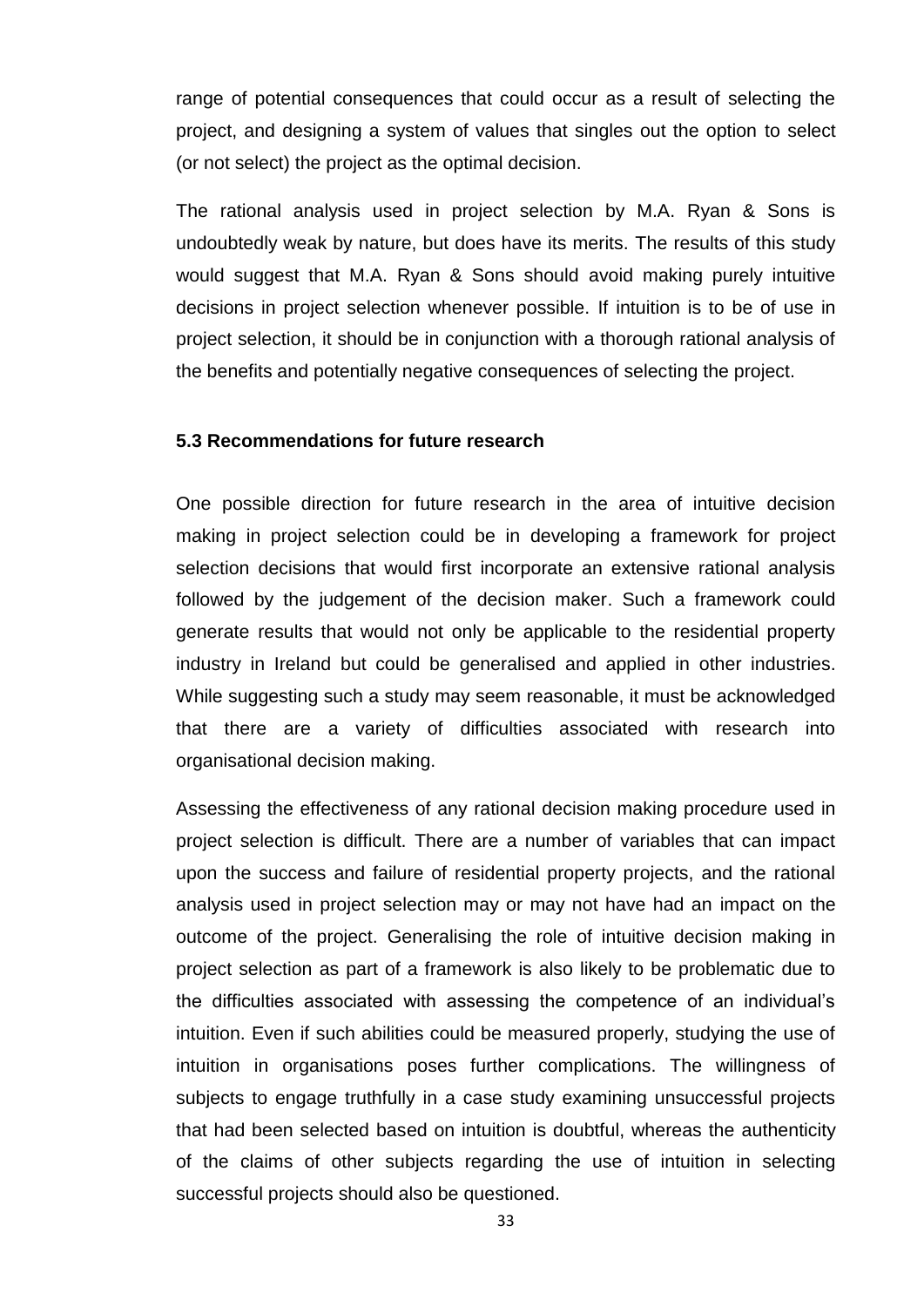If these obstacles could be overcome, it is suggested that a wide sample of organisations be included in a study that would examine a large range of projects where intuition was used in project selection. Such a study could possibly provide stronger conclusions regarding the use of rational analysis and intuition in project selection and could be used as the foundations for developing an effective decision making framework.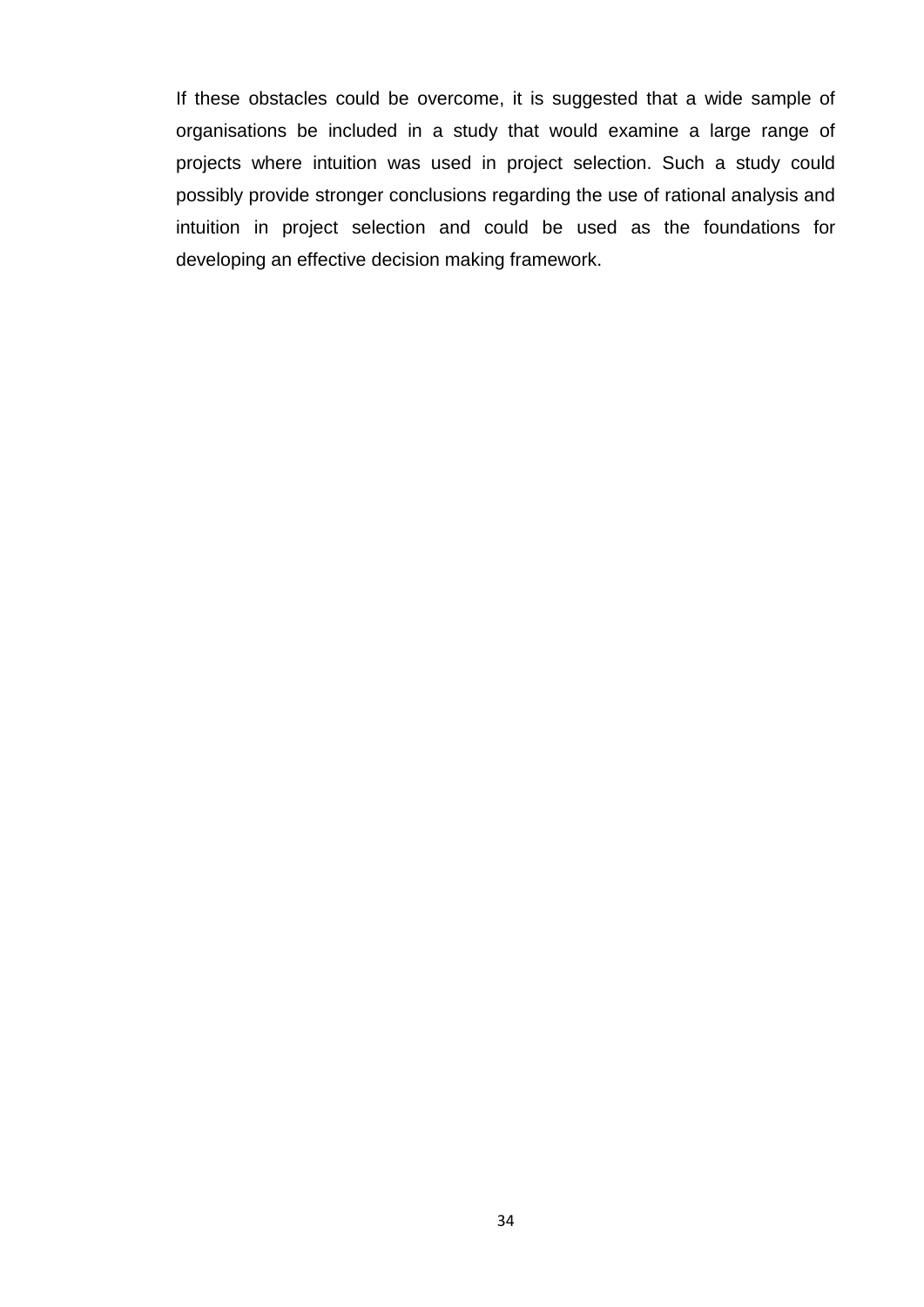# <span id="page-39-0"></span>**BIBLIOGRAPHY**

Addison-Smyth, D. & McQuinn, K. (2010) 'Quantifying Revenue Windfalls from the Irish Housing Market', *The Economic and Social Review*, 41(2), 201-223.

Agor, W. (1989) 'The logic of intuition: how top executives make important decisions' in Agor, W., *Intuition in organizations*, London: Sage Publications.

Bonabeau, E. (2003) 'Don't trust your gut', *Harvard Business Review*, 81 (5), 116-23.

Brief, R. & Lawson, R. (1992) 'The Role of the Accounting Rate of Return in Financial Statement Analysis', *The Accounting Review*, 67(2), 411-426.

Bryson, N. & Mobolurin, A. (1995) 'An action learning evaluation procedure for multiple criteria decision making problems', *European Journal of Operational Research*, 96(2) , 379-386.

Campanella, G. & Riberion, R (2011) 'A framework for dynamic multiple-criteria decision making', *Decision Support Systems*, 52, 52-60.

Citroen, C. (2011) 'The role of information in strategic decision making' *International Journal of Information Management*, 31(6), 493-501.

Daly, J., Gronow, S., Jenkins, D. & Plimmer, F. (2003) 'Consumer behaviour in the valuation of residential property: A comparative study in the UK, Ireland and Australia', *Property Management*, 21(5), 295-314.

Doubilet, P., Begg, C., Weinstein, M., Braun, P., McNeill, BJ. (1985) 'Probabilistic sensitivity analysis using Monte Carlo simulation. A practical approach', *International Journal of the Society for Medical Decision Making*, 5(2), 157-177.

Drucker, P. (1967) 'The Effective Decision' *Harvard Business Review*, 45(1), 92-98.

Ebrahimnejada, S., Mousavib, S., Tavakkoli-Moghaddamb, R., Hashemic, H. & Vahdanib, B. (2012) 'A novel two-phase group decision making approach for construction project selection in a fuzzy environment'*, Applied Mathematical Modelling*, 36(9), 4917-4217.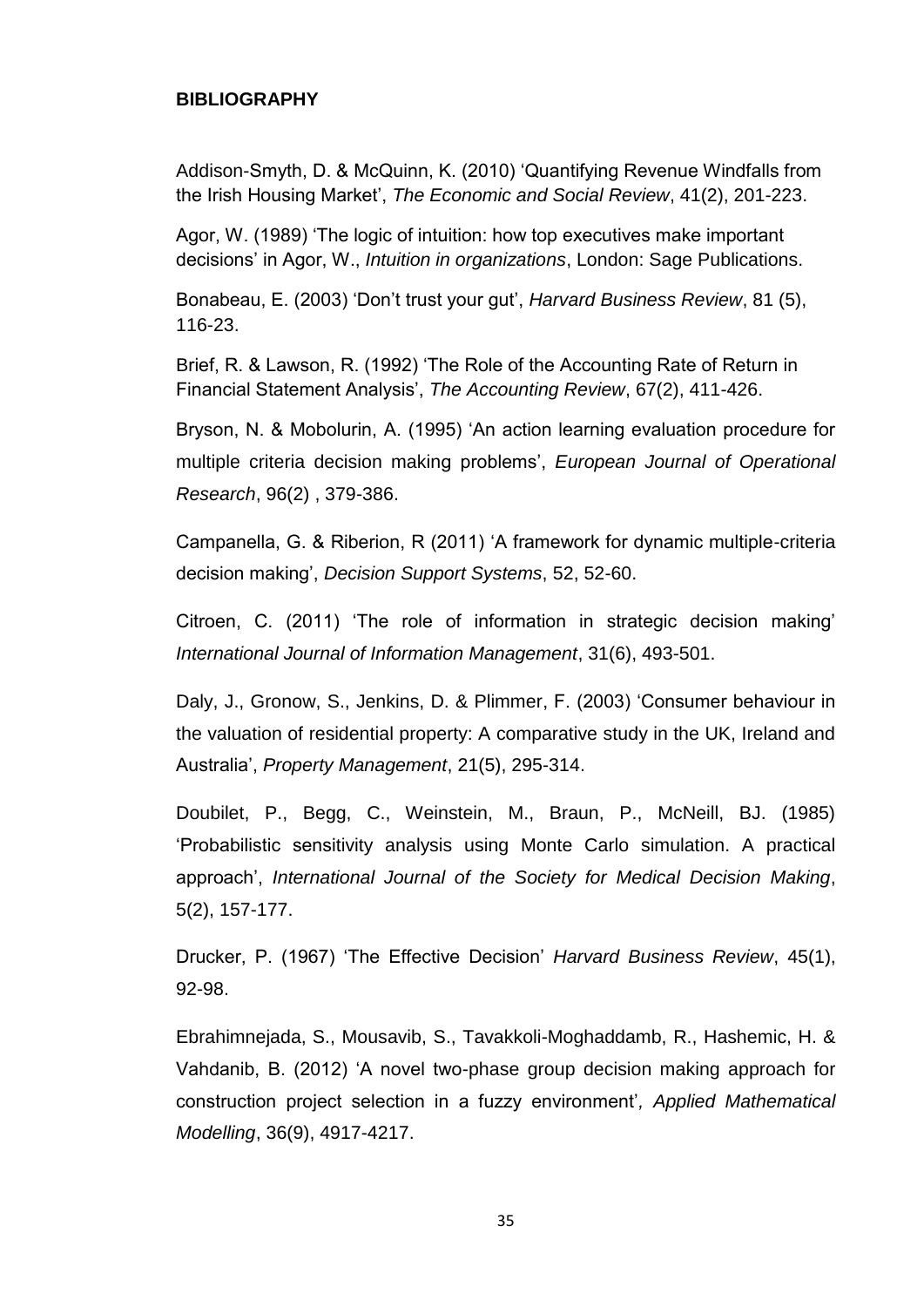Fitzpatrick, T. & McQuinn, K. (2007) 'House prices and mortgage credit: empirical evidence for Ireland', *The Manchester School*, 75(1), 82-103.

Franz, R. (2003) 'Herbert Simon: Artificial intelligence as a framework for understanding intuition', *Journal of Economic Psychology*, 24 (2), 265-277.

Goll, I. & Rasheed, A. (1997) 'Rational decision making and firm performance: the moderation role of environment', *Strategic Management Journal*, 18(7), 583- 591.

Gordon, L. (1974) 'Accounting Rate of Return vs. Economic Rate of Return', *Journal of Business Finance & Accounting*, 1(3), 343-356.

Graves, S. & Ringuest, J. (2003) *Models & Methods for project selection*, Boston: Kluwer Academic Publishers.

Hayashi, A. (2001) 'When to trust your gut', *Harvard Business Review*, 79 (2), 59-65.

Hogarth, R. (2002) 'Deciding analytically or trusting your intuition? The advantages and disadvantages of analytical and intuitive thought', *UPF Economics and Business Working Paper*, No. 654.

Hogue, J. and Watson, H. (1986) 'Current practices in the development of decision support systems' in Sprague Jnr., R & Watson, H, eds., *Decision support systems: putting theory into practice*, New Jersey: Prentice-Hall International.

Hon-Tat, H., Ai-Chin, T., Sun Hooi, P., & Rasl, A. (2011) 'Situational Factors and Intuitive Decision Style among Academics', *International Journal of Humanities and Social Science*, 1(7), 231-236.

Isenberg, D. (1989) 'How senior managers think' in Agor, W, ed. *Intuition in organizations*, London: Sage Publications

Keen, P. (1986) 'Value analysis: justifying decision support systems' in Sprague Jnr., R & Watson, H, eds., *Decision support systems: putting theory into practice*, New Jersey: Prentice-Hall International.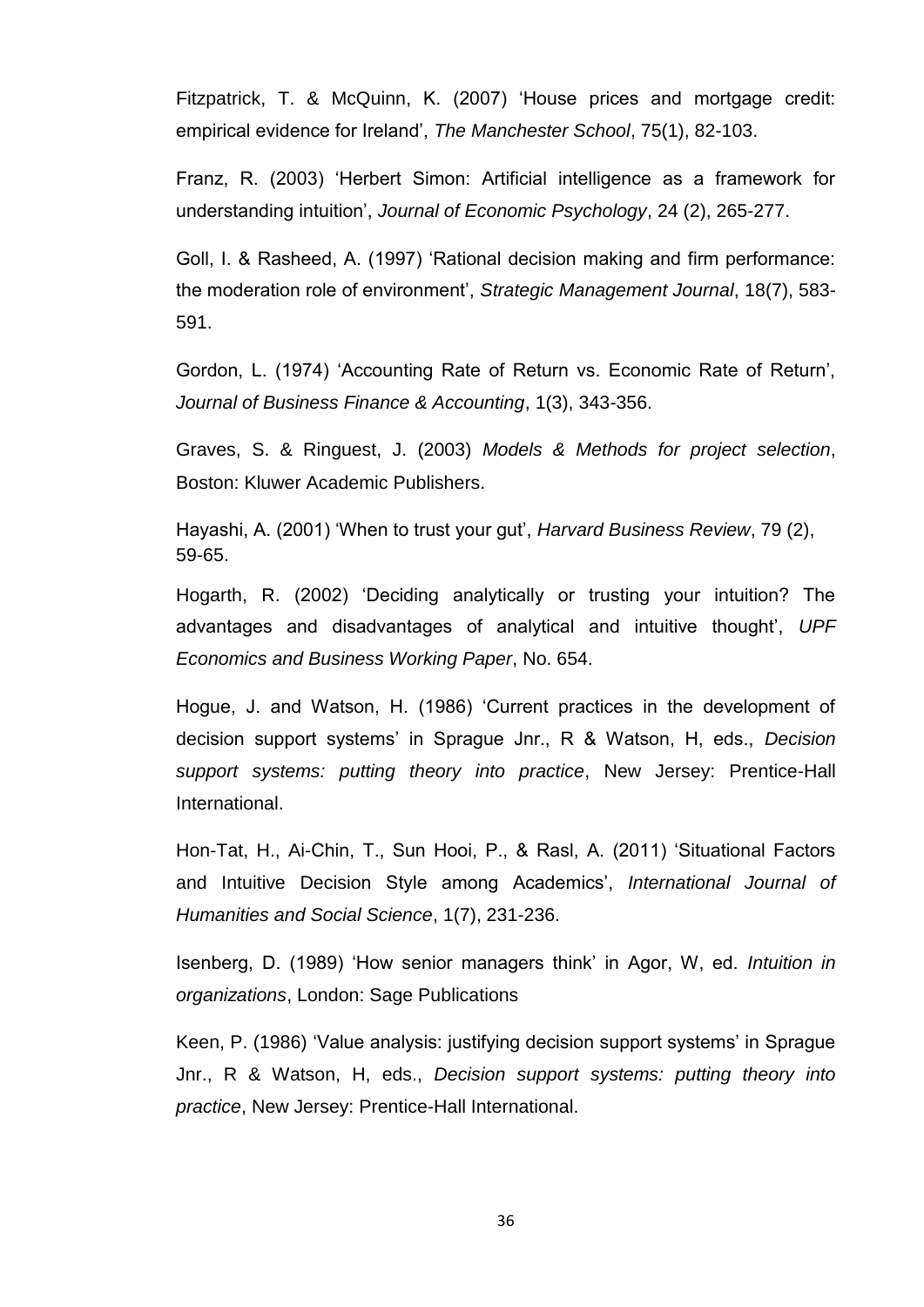Kumar Dey, P. (2006) 'Integrated project evaluation and selection using multiple-attribute decision-making technique', *International Journal of Production Economics*, 103(1), 90-103.

Leybourne, S., & Sadler-Smith, E. (2006) 'The role of intuition and improvisation in project management', *International Journal of Project Management*, 24, 483- 92.

Lin, C. & Nagalingam, V. (2000) *CIM justification and optimisation*, London: Taylor & Francis.

Mintzberg, H., Raisinghani, D. & Théorét, A. (1976) 'The Structure of "Unstructured" Decision Processes', *Administrative Science Quarterly*, 21(2), 246-275.

Mintzberg, H. & Waters, J. (1985) 'Of Strategies, Deliberate and Emergent', *Strategic Management Journal*, 6, 257-272.

O'Connell, H. (2013) 'Fewer than 8,500 houses built in Ireland last year', *The Journal*, available: http://www.thejournal.ie/house-building-ireland-constructionindustry-federation-781756-Feb2013/ [accessed 25-06-13].

*Oxford English Dictionary 6th Edition* (2006) Oxford: Oxford University Press.

Panagiotou, G. (2008) 'Conjoining prescriptive and descriptive approaches: Towards an integrative framework of decision making' *Management Decision*, 46(4), 553-564.

Penman, S. (1991) 'An Evaluation of Accounting Rate-of-return', *Journal of Accounting, Auditing and Finance*, 6(2), 233-255.

Philips, J., Klein, G. and Sieck, W. (2004) 'Expertise in judgement and decision making: A case for training intensive decision skills' in Koehler, D & Harvey, N, eds., *Blackwell Handbook of judgement & Decision Making*, Oxford: Blackwell Publishing.

Polanyi, M. (1966) *The tacit dimension*, Gloucester: Peter Smith.

Prietula, M. & Simon, H. (1989) 'The experts in your midst', *Harvard Business Review*, 67 (1), 120-24.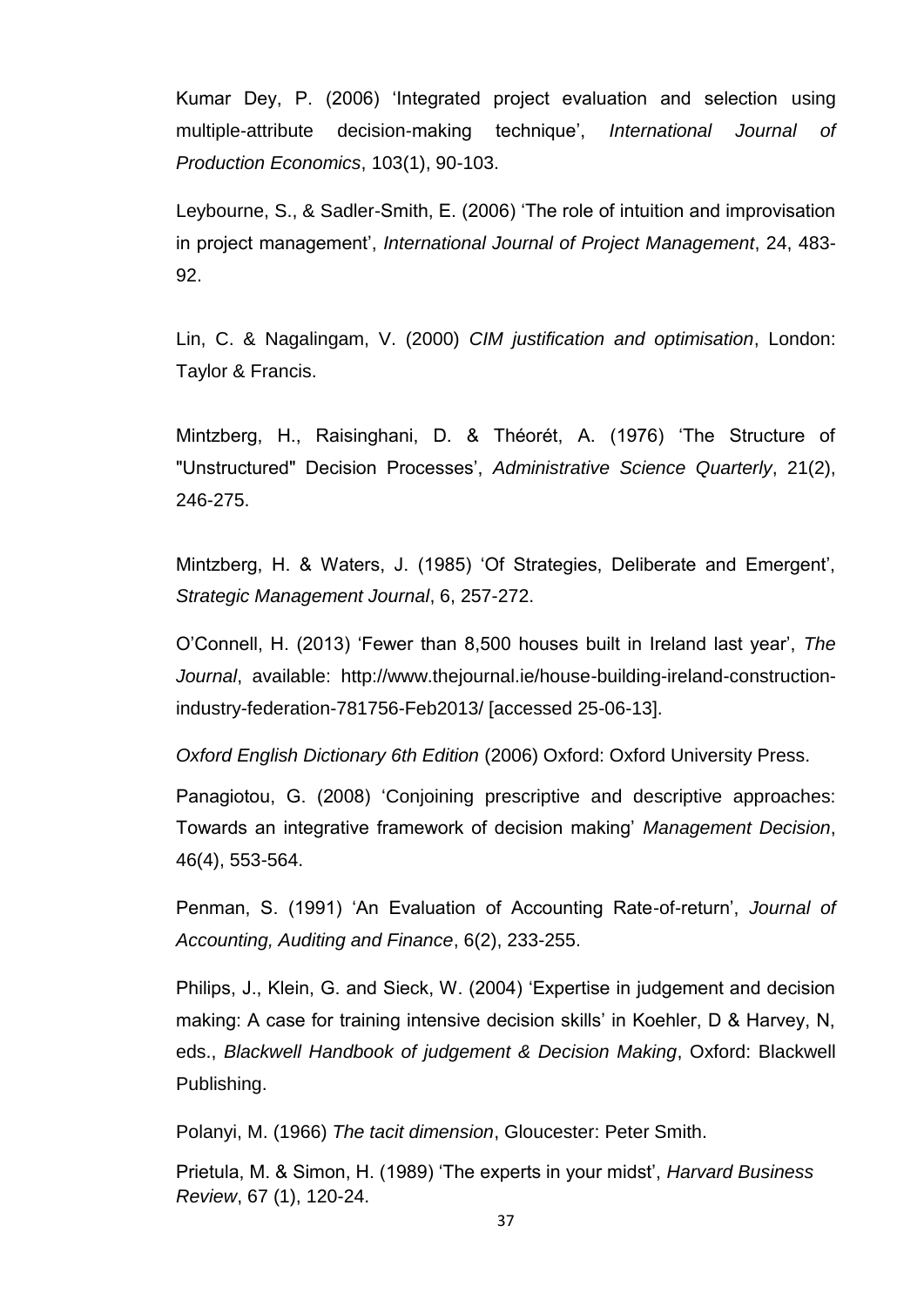Roche, M. (1999) 'Irish House Prices: Will the roof cave in?', *The Economic and Social Review*, 30(4), 343-362.

Sadler-Smith, E. (2008) *Inside Intuition*, London: Routledge.

Sadler-Smith, E. & Shefy, E. (2004) 'The intuitive executive: Understanding and applying 'gut feel' in decision-making', *Academy of Management Executive*, 18(4), 76-91.

Sauter, V. (1999) 'Intuitive decision making', *Communications of the AGM*, 42 (6), 109-115.

Schachter, R. (1986) 'Evaluating influence diagrams', *Operations Research*, 34(6) 871-882.

Schell, C. (1992) (online) available: http://www.financemba.com/Case%20Method.pdf. [accessed 09-07-2013].

Schwenk, C. (1984) 'Cognitive Simplification Processes in Strategic Decisionmaking', *Strategic Management Journal*, 5(2), 111-128.

Shim, J.P., Warkentin, Merrill., Courtney, James., Power, Daniel., Sharda, Ramesh., and Carlsson, Christer. (2002) 'Past, present, and future of decision support technology', *Decision Support Systems*, 33(2), 111-126.

Simon, H. (1997) *Administrative Behaviour 4th ed*., New York: The Free Press.

Simon, H. (1979) 'Rational Decision Making in business organisations', *The American Economic Review*, 69 (4), 493-513.

Sinclair, M. & Ashkanasy, N. (2005) 'Intuition: Myth or a Decision-Making Tool?', *Management Learning*, 36 (3), 353-370.

Skinner, D. (2009) Introduction to decision analysis: a practitioners guide to decision quality 3<sup>rd</sup> ed., Houston: Probabilistic Publishing.

Sprague, R. (1980) 'A framework for the development of decision support systems', *MIS Quarterly*, 4(4), 1-26.

Staw, B. (1981) 'The Escalation of Commitment to a Course of Action', *The Academy of Management Review*, 6(4), 577-587.

Van der Pas, J., Walker, W., Marchau, V., Van Wee, G. & Agusdinata, D. (2011) 'Exploratory MCDA for Handling Deep Uncertainties: The Case of